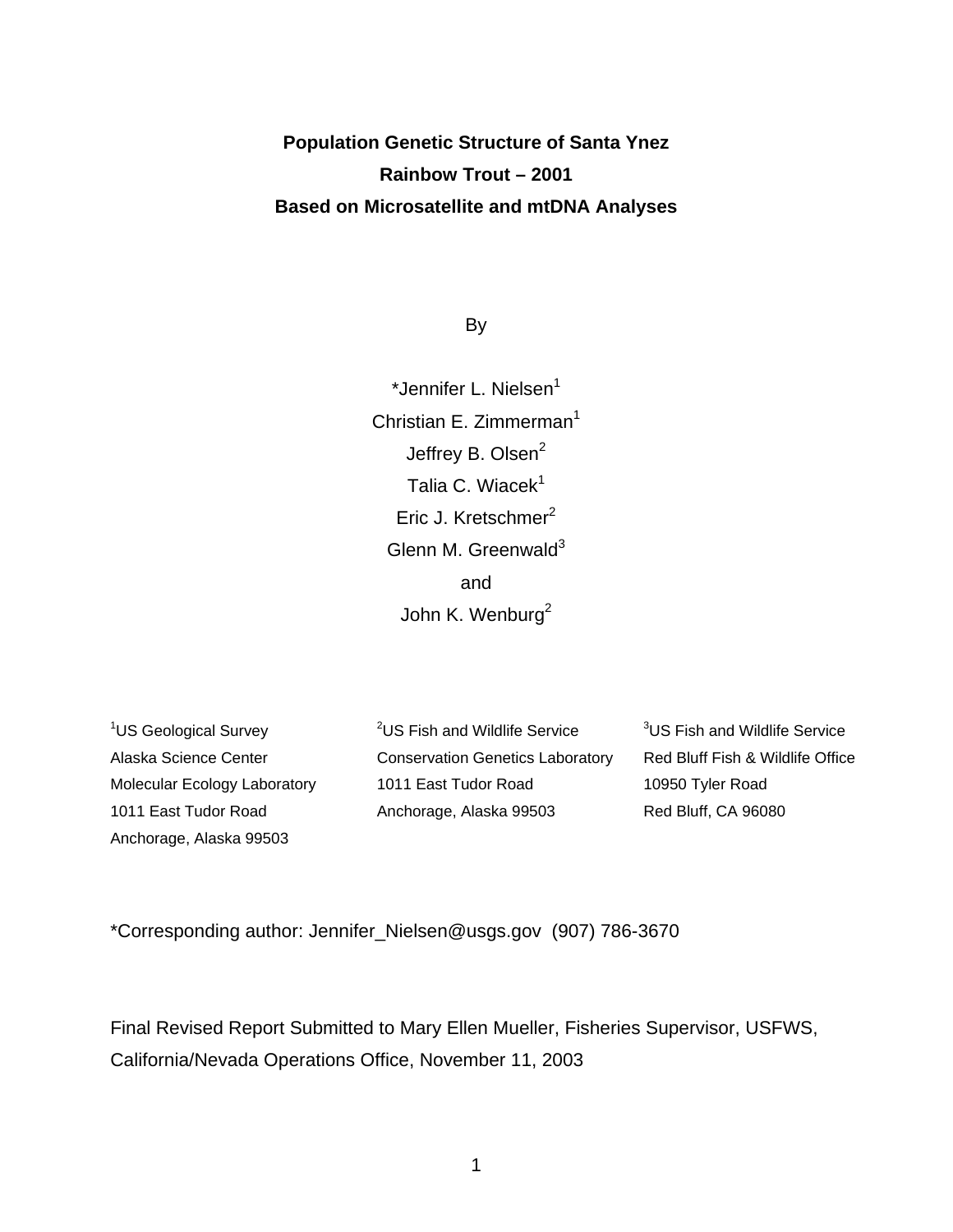# **Summary**

Microsatellite allelic and mitochondrial DNA (mtDNA) haplotype diversity are analyzed in eight rainbow trout (Oncorhynchus mykiss) collections: two from tributaries flowing into the upper Santa Ynez River watershed at Gibraltar Reservoir (Camuesa and Gidney creeks); three from tributaries between Gibraltar and Jameson reservoirs (Fox, Blue Canyon, and Alder creeks); one from a tributary above Jameson Reservoir (Juncal Creek); Jameson Reservoir; and one from the mainstem Santa Ynez River above the Jameson Reservoir. Both analyses reveal a high degree of population structure. Thirteen microsatellite loci are amplified from 376 fish. Population pairwise comparisons show significant differences in allelic frequency among all populations with the exception of Juncal Creek and Jameson Reservoir ( $p = 0.4$ ). Pairwise  $F_{st}$  values range from 0.001 (Juncal Creek and Jameson Reservoir) to 0.17 (Camuesa and Juncal creeks) with an overall value of 0.021. Regression analyses (Slatkin 1993) supports an isolation-bydistance model in the five populations below Jameson Reservoir (intercept = 1.187, slope =  $-0.41$ ,  $r^2 = 0.67$ ). A neighbor-joining bootstrap value of 100% (based on 2000 replicate trees) separates the populations sampled above and below Juncal Dam.

Composite haplotypes from 321 fish generated using mtDNA sequence data (Dloop) reveal four previously described haplotypes (MYS1, MYS3, MYS5 and MYS8; Nielsen et al. 1994a), and one (MYS5) was found in all populations. Mean haplotype diversity is 0.48. Pairwise  $F_{st}$  values from mtDNA range from -0.019 to 0.530 (0.177 over all populations) and are larger than those for microsatellites in 26 of 28 pairwise comparisons. In addition, the mtDNA and microsatellites provide contrasting evidence of the relationship of Fox and Alder creeks to the other six populations. Discrepancies between the two markers are likely due to the unique properties of the two marker types and their value in revealing historic (mtDNA) versus contemporary (microsatellites) genetic relationships. The contrasting results may indicate how relationships among the upper Santa Ynez River populations have changed since the installation of Juncal Dam.

Comparisons of mtDNA haplotype frequencies from fish collected for this study with samples analyzed previously in JLN's laboratory (1993) reveal significant differences in mtDNA haplotypes for Fox and Alder creeks. In the 2001 samples from this study, there is a loss of three haplotypes despite larger sample sizes. AMOVA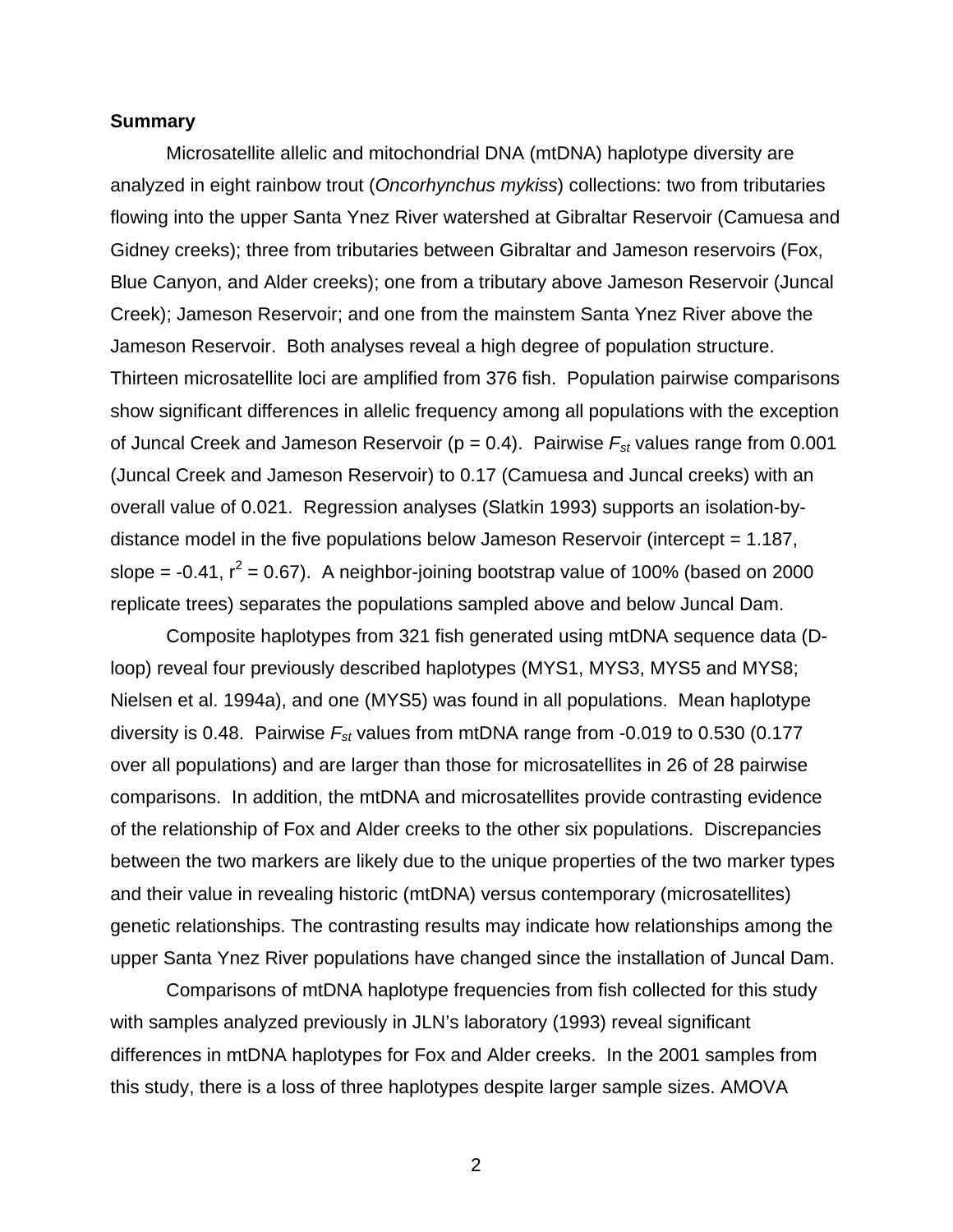analysis of what we term "upper" (Alder, Fox, Blue Canyon, Camuesa, Gidney creeks and the upper Santa Ynez mainstem) and "lower" (Hilton, Salsipuedes and the lower mainstem Santa Ynez River) Santa Ynez River populations (1993-2001) reveal that 11% of the variance in haplotypes is found between the upper and lower drainage. A comparison of the mtDNA data from this study with those available for southern California coastal and California hatchery O. mykiss populations yields  $F_{st}$  values of 0.15 and 0.47, respectively. Differentiation of mtDNA haplotypes for population pairs of Santa Ynez River and hatchery fish show no significant differentiation between wild and at least one hatchery strain in Cachuma Reservoir, Hilton Creek, and the Lower Santa Ynez River.

#### **Introduction**

Anadromous O. mykiss (steelhead) at the southern extent of their range occurred historically in streams flowing from San Francisco Bay (Gall et al. 1990) to the Baja California peninsula (Behnke 2002). Urban development and habitat modifications due to high freshwater demands for human consumption have greatly limited the distribution of anadromous steelhead throughout this area. Central and southern California O. mykiss are characterized by highly flexible life history strategies (Shapovalov and Taft 1954), and previous genetic studies (Gall et al. 1990; Nielsen et al. 1997a) suggest that isolated freshwater habitats may contain relic, non-anadromous components of the O. mykiss gene pool found in geographically proximate anadromous populations.

There has been considerable manipulation of O. mykiss in California hatcheries since the early 1800's (Busack and Gall 1980). Impacts of hatchery supplementation of O. mykiss on wild stocks in streams and reservoirs throughout North America over the last 200 years has been the subject of many studies (see reviews in Reisenbichler and McIntyre 1977, Waples and Do 1994, Campton 1995, and Nielsen 1999). The early findings of Gall et al. (1990) suggest that anadromous O. mykiss populations have residualized as freshwater fish behind man-made structures and dams throughout California. This study argues that residual freshwater populations of O. mykiss reflect genetic population structure similar to their putative anadromous progenitors.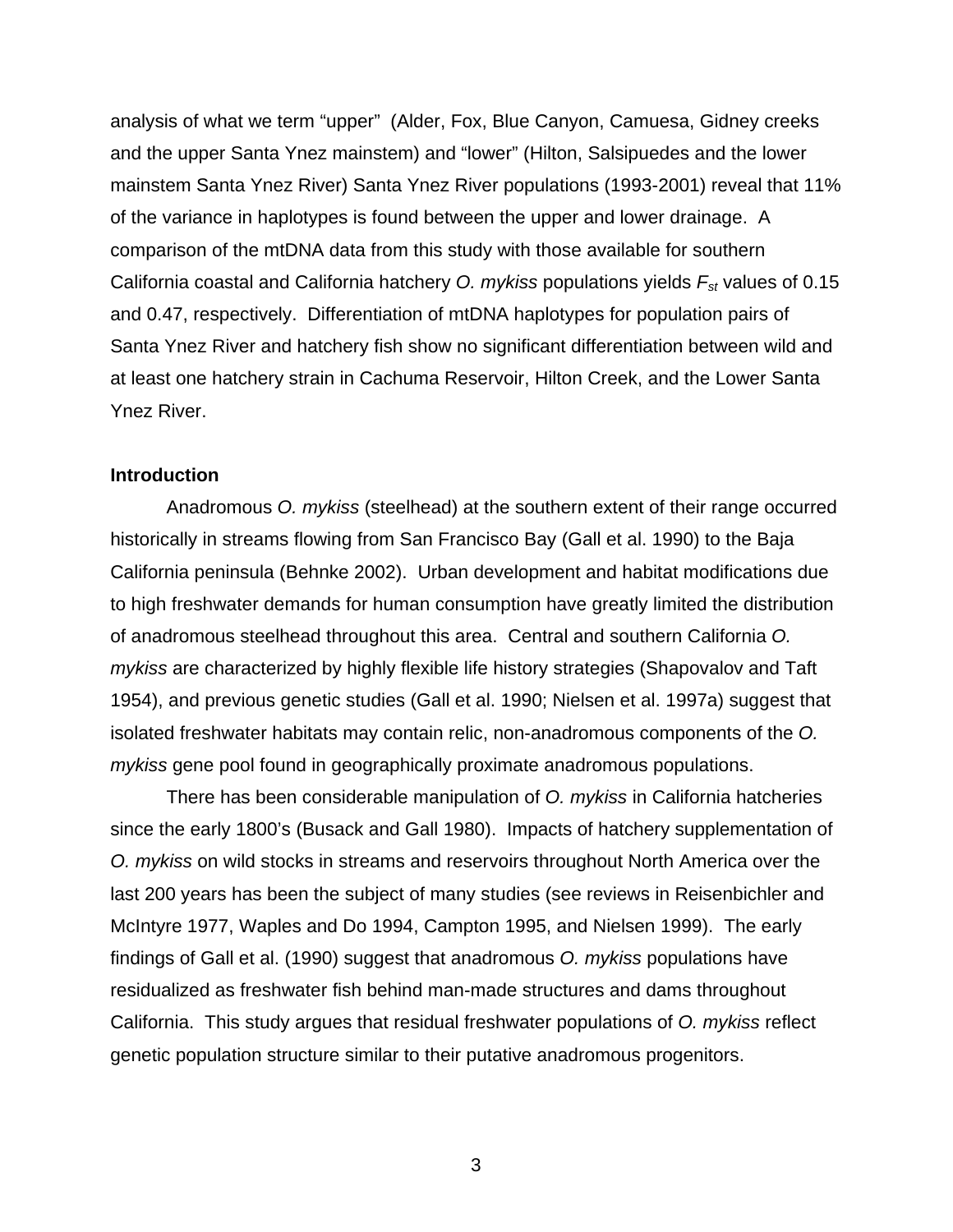There is significant public and scientific concern over what fragments of the freshwater component of this species are part of the evolutionary legacy of the species. This issue has previously been examined in other O. mykiss populations isolated by dams in California. For example, land-locked populations of O. mykiss on Alameda Creek were most closely related genetically to putative anadromous fish collected below the dam and known steelhead found in Lagunitas Creek, Marin County (Nielsen and Fountain 1999b; Nielsen 2003). Similar studies demonstrated genetic associations between freshwater resident and anadromous O. mykiss above and below man-made barriers on Pinole Creek (Nielsen and Fountain 1999a), San Francisquito Creek (Nielsen 2000), and San Mateo Creek (Nielsen and Sage 2002).

Three dams divide the Santa Ynez River – Gilbraltar Dam and Reservoir (completed in 1920), Juncal Dam and Jameson Reservoir (1930), and Bradbury Dam and Cachuma Reservoir (1953). This study represents genetic analyses of samples of land-locked populations from the upper Santa Ynez River drainage, collected in 2001, and analyzed in 2002. Samples were analyzed for microsatellite allelic diversity at the USGS Alaska Science Center's Molecular Conservation Genetics Laboratory, and for mtDNA diversity at the USFWS Conservation Genetics Laboratory, Anchorage, Alaska. We compared Santa Ynez River mtDNA haplotype frequencies to data from hatchery and wild southern California O. mykiss, both anadromous and resident life histories, available from previous studies in the Nielsen laboratory.

#### **Material and Methods**

### Sample collection and DNA preparation

Samples of O. mykiss were collected by the USFWS from the upper Santa Ynez River watershed from May 2000 to June 2001 using electrofishing, barbless lures, or barbless flies (Figure 1; Table 1). Total genomic DNA was extracted from dried fin tissues using Chelex-100 resin (BioRad) or Purgene DNA isolation kit (Gentra Systems Inc, Minneapolis MN, USA) following methods given in Nielsen et al. (1994b) and from the manufacturer.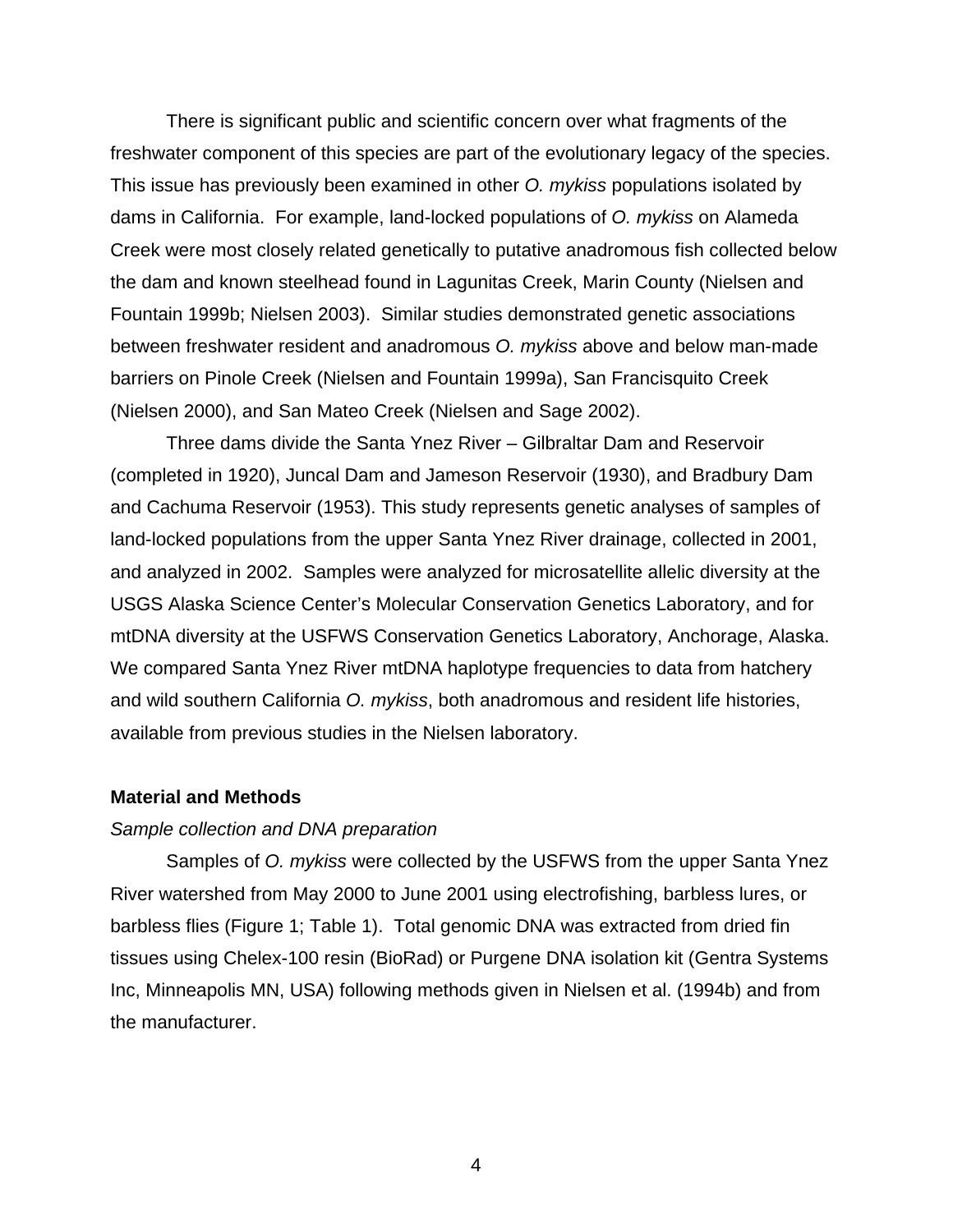#### **Microsatellites**

Amplification of 13 microsatellite loci (Appendix I) followed general methods given in Nielsen et al. (1998) and Nielsen and Sage (2001). Microsatellite loci taken from the published literature were selected for analysis based on documented variability in O. mykiss, ease of amplification in polymerase chain reaction (PCR), and allele scoring rigor (Table 2). Four multiplexes were developed using 13 loci that were grouped together for amplification (Table 3). Oneµ10-F and Ots3-R primers were redesigned in order to incorporate them into the multiplexes used. Oneut 10-F was renamed Oneu10.1-F (5-GGGAACAGAAGAGGAATAGC-3) and Ots3-R was renamed Ots3.1-R (5- GGTGGAGAGAGTTTGAGAATCACA-3). Ogo1a, Ogo4, and Oneµ10.1 primers were modified by the addition of universal M13R tails while Oneµ8, Oneµ11, and Ots3 were modified with M13F all on the forward 5' end. The remaining primers were direct labeled. In general, PCR reactions were conducted in 10µl volumes using approximately 50ng of genomic DNA, 0.1-0.2 U of DNA polymerase (Perkin Elmer), 10mM Tris-HCl (pH 8.3), 1.5mM MgCl<sub>2</sub>, 50mM KCl, 0.01% each of gelatin, NP-40 and Triton X-100, and 200µm each dNTP. For direct labeled primers the total of forward (F) and of reverse (R) primers per locus per reaction equaled four pmoles with the F primer concentration a combination of labeled and unlabeled primer. Tailed primer concentration strength for F and R was as follows: 10 pmoles (Oneµ10), 5pmoles (Ogo1a, Ogo4, Oneµ11, Ots3) and 1pmole (Oneµ8). The labeled primer for multiplex A was between 0.06 - 0.20pmoles per reaction (Omy325, 0.06; Ots1, 0.20; Oneµ14, 0.40; Ots4, 0.06). The labeled primer for multiplex B was between 0.10-0.75pmoles (Omy77, 0.20; M13F, 0.30; M13R, 0.75). The labeled primer for multiplex C was between 0.10- 1.50pmoles (Omy27, 0.10; M13F, 1.50; M13R 0.75). The labeled primer for multiplex D was between 0.30 - 2.00pmoles (Omy207, 0.30; M13F, 0.50; M13R 2.00).

Gel electrophoresis and visualization of microsatellite alleles was performed using LI-COR Model 4200 and IR2 automated fluorescent DNA sequencers and sizing was performed using V3.00 Gene ImagIR (LI-COR, Lincoln, NE, USA). Microsatellite allele sizes (including the amplified primer in most cases) were determined in relation to the M13 ladder to the genescan-500 internal size standard (P-E Biosystems, Foster City, CA, USA), O. mykiss DNA samples of known size were rerun on each gel.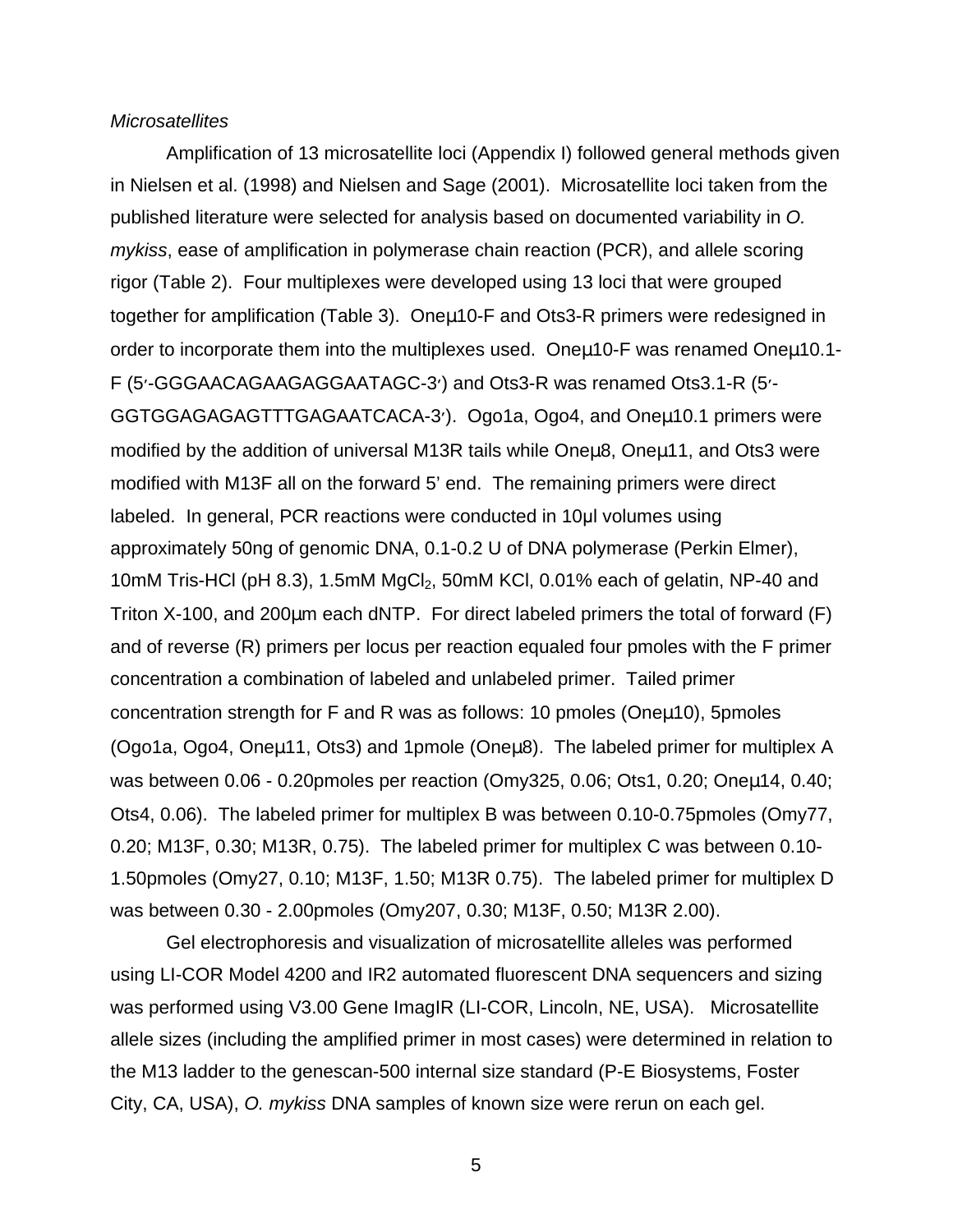Approximately 10% of all samples were run on a second gel and scored independently to verify allelic size.

|                               | Distance from  |       |       |
|-------------------------------|----------------|-------|-------|
|                               | Jameson        | N     | N     |
| Stream                        | Reservoir (km) | usats | mtDNA |
| <b>Alder Creek</b>            | 3.7            | 54    | 51    |
| <b>Blue Canyon Creek</b>      | 17.1           | 48    | 45    |
| Camuesa Creek                 | 25.4           | 41    | 34    |
| Fox Creek                     | 4.9            | 56    | 42    |
| <b>Gidney Creek</b>           | 26.3           | 43    | 38    |
| Juncal Creek                  | 0.0            | 37    | 34    |
| <b>Upper Santa Ynez River</b> | 0.0            | 59    | 42    |
| Jameson Reservoir             | 0.0            | 38    | 35    |
| TOTAL                         |                | 376   | 321   |

Table 1. Sample locations, distance from Jameson Reservoir, and number of samples used in the Santa Ynez River drainage *O. mykiss* analyses 2001.

Analyses of heterozygosity, genetic disequilibrium, and Fisher's exact tests for Hardy-Weinberg equilibrium (HWE) were performed using GENEPOP version 3.1a (Raymond and Russet 1997). HWE tests were performed for all populations independently and combined. GENEPOP (Fisher's Exact Tests) and ARLEQUIN version 1.1 (FSTAT pairwise comparisons; Schneider et al. 1997) were used to test for differences in allelic frequencies between all possible population pairs. Statistical significance levels for allelic frequency comparisons were set using sequential Bonferroni tests (Rice 1989). We tested for a pattern of isolation-by-distance among populations sampled below Jameson Reservoir on the Santa Ynez River by regressing  $10$ log(M) on  $10$ log(distance) according to methods given in Slatkin (1993). Collections made on Juncal Creek and the Santa Ynez River above the reservoir were made just upstream of the reservoir and, therefore, were not considered in our isolation-bydistance analyses. Comparisons among contemporary and archival southern California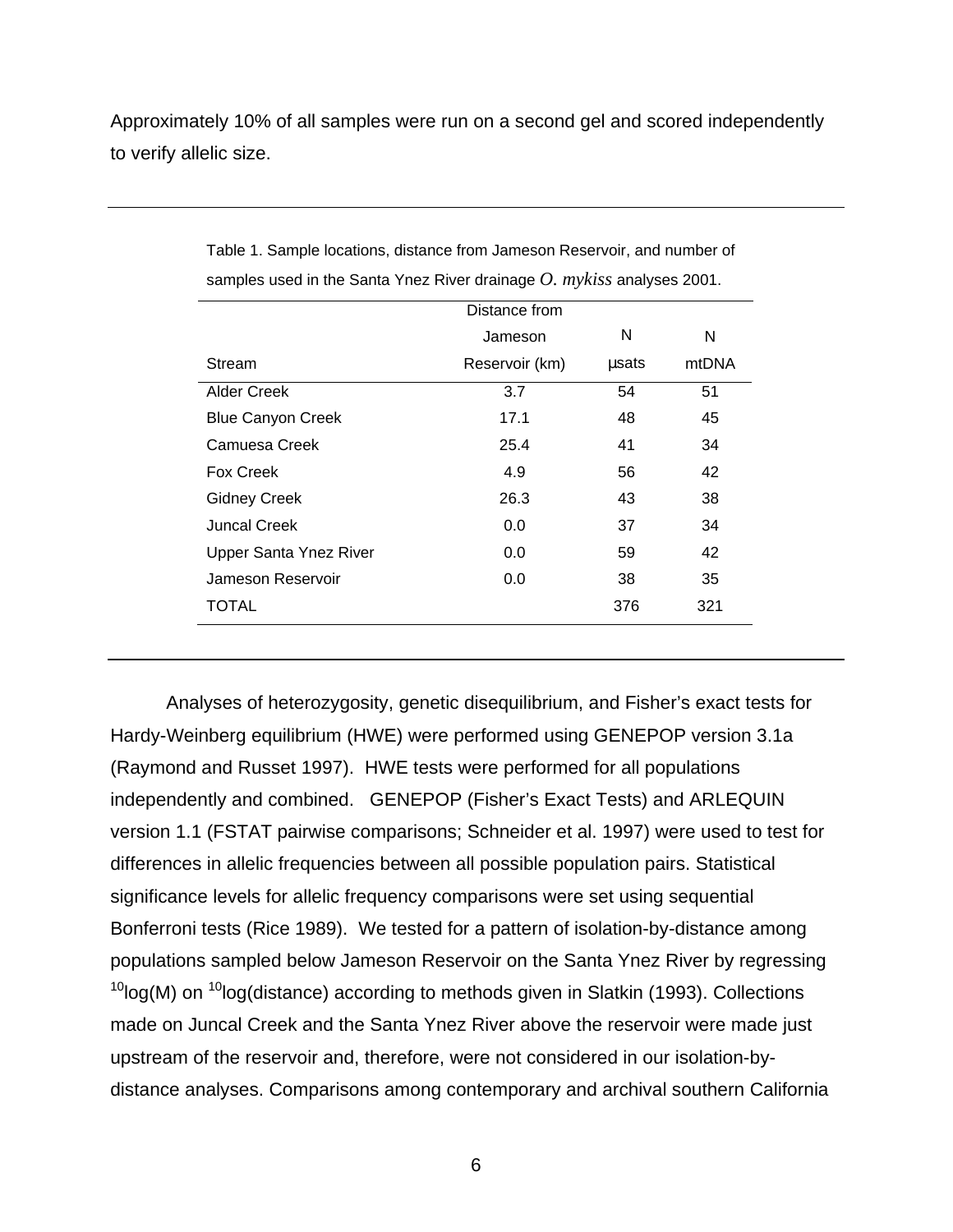populations were not possible using microsatellite loci due to a limited number of overlapping loci among studies and differences in microsatellite amplification platforms between older and current analyses.

Genetic distance values or the proportion of shared alleles between individuals and groups of individuals can be used to graphically depict genetic relationships and population genetic structure. Neighbor-Joining tree, based on Cavalli-Sforza chord distances (1967), was generated using a program written by J. Cornuet (INRA, Laboratorie de Neurobiologie comparee des invertebres, Bures-surYvette, France). Genetic relationships depicted in our consensus NJ tree were tested using bootstrap replications (n = 2000) to assess the reproducibility of branching patterns (Felsenstein 1985). Genetic distance relationships were determined from the NEIGHBOR application PHYLIP version 3.57c (Felsenstein 1993) using the Cavalli-Sforza and Edwards chord distance matrix. Genetic relationships depicted in our consensus NJ tree were tested using random bootstrap replications (n=2000) to assess the reproducibility of branching patterns.

# mtDNA

 A 314 b fragment of mtDNA (308 b of the mtDNA control region and 6 b of the tRNA phe gene), which contains the variable region described by Nielsen et al. (1994a), was amplified with the polymerase chain reaction (PCR) in an MJ Research DNA engine. The amplification profile was  $92^{\circ}$ C (1.5 min); 40 cycles of  $94^{\circ}$ C (30 sec) + 52 $^{\circ}$ C  $(30 \text{ sec}) + 72^{\circ}\text{C}$  (45 sec); 1 cycle of 72 $^{\circ}\text{C}$  (10 min). The PCR product was purified with Millipore MultiScreen-PCR Plates (Bedford MA, USA) following the manufacturers instruction. Cycle sequencing of the purified product was performed on a Stratagene Robocycler (La Jolla, CA, USA) using the following PCR profile: 92ºC (2 min); 30 cycles of 94 $^{\circ}$ C (30 sec) + 51 $^{\circ}$ C (15 sec) + 70 $^{\circ}$ C (1 min). The sequence fragments were size fractionated and visualized by electrophoresis on a 4% polyacrylamide gel using a LI-COR Long Reader 4200 automatic sequencer. Gels were analyzed using e-Seq v2.0 software (Lincoln NE, USA), and the sequences were edited and exported for analysis using AlignR v2.0 Software (Lincoln NE, USA).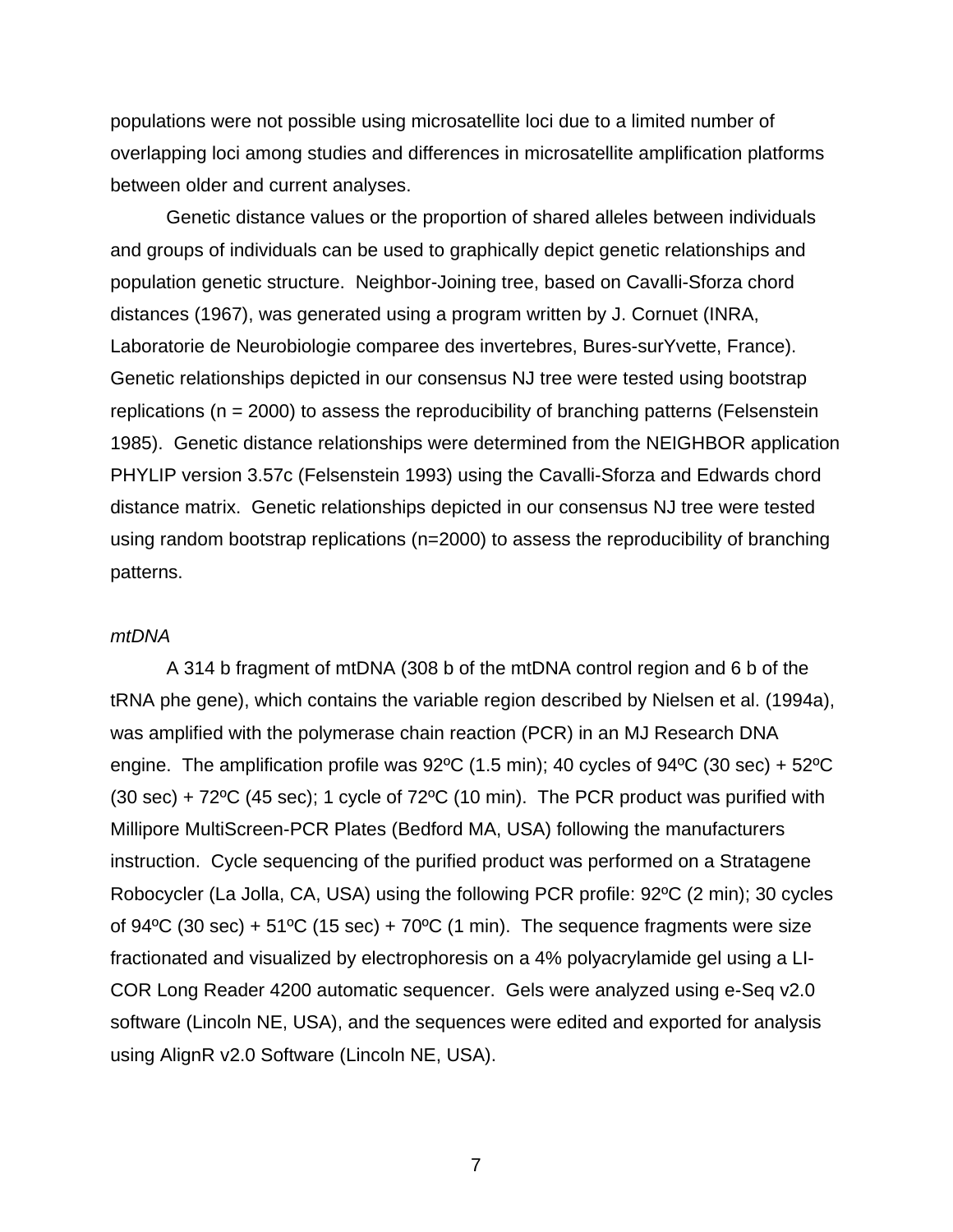Table 2. List of microsatellite loci and mtDNA used previously in the Nielsen laboratory (1989-2003) to study steelhead/rainbow trout (Oncorhynchus mykiss). Number in parentheses is the number of alleles found in the Santa Ynez River watershed for this study. Mean  $Hz =$  mean heterozygosity for this locus in this study.

|        |                       | Number      | <b>Allelic Size</b> | Mean |
|--------|-----------------------|-------------|---------------------|------|
| Locus  | Source                | Alleles $1$ | Range (bp)          | Hz   |
| Omy27  | Heath et al. 2001     | 11 $(4)$    | $95 - 117$          | 0.51 |
| Omy77  | Morris et al. 1996    | 18(9)       | $93 - 155$          | 0.70 |
| Omy207 | O'Connell et al. 1997 | 24 (20)     | $97 - 161$          | 0.87 |
| Omy325 | O'Connell et al. 1997 | 27 (12)     | $95 - 149$          | 0.80 |
| Ogo1a  | Olsen et al. 1998     | 8(2)        | $124 - 162$         | 0.35 |
| Ogo4   | Olsen et al. 1998     | 12(8)       | $118 - 148$         | 0.67 |
| Oneµ8  | Scribner et al. 1996  | 8(7)        | $144 - 190$         | 0.56 |
| Oneµ10 | Scribner et al. 1996  | 5(5)        | $121 - 131$         | 0.57 |
| Oneµ11 | Scribner et al. 1996  | 9(4)        | $138 - 154$         | 0.51 |
| Oneµ14 | Scribner et al. 1996  | 14(6)       | $145 - 171$         | 0.45 |
| Ots1   | Banks et al. 1999     | 33(6)       | $151 - 249$         | 0.78 |
| Ots3   | Banks et al. 1999     | 5(4)        | $75 - 90$           | 0.41 |
| Ots4   | Banks et al. 1999     | 7(4)        | $108 - 150$         | 0.36 |
| mtDNA  | Nielsen et al. 1994b  | 21(4)       | na                  | 0.48 |

 $<sup>1</sup>$  the number of haplotypes are shown for mtDNA.</sup>

Each individual was assigned a composite haplotype as described by Nielsen et al. (1994a). Estimates of haplotype diversity and composite haplotype frequency in each population were computed using the program ARLEQUIN version 2.0 (Schneider et al. 2000). A probability test of haplotype frequency homogeneity was used to test for genetic differentiation among all population pairs. The degree of population structure over all populations and among all population pairs was estimated using conventional Fstatistics from ARLEQUIN version 2.0. Samples collected from the Santa Ynez River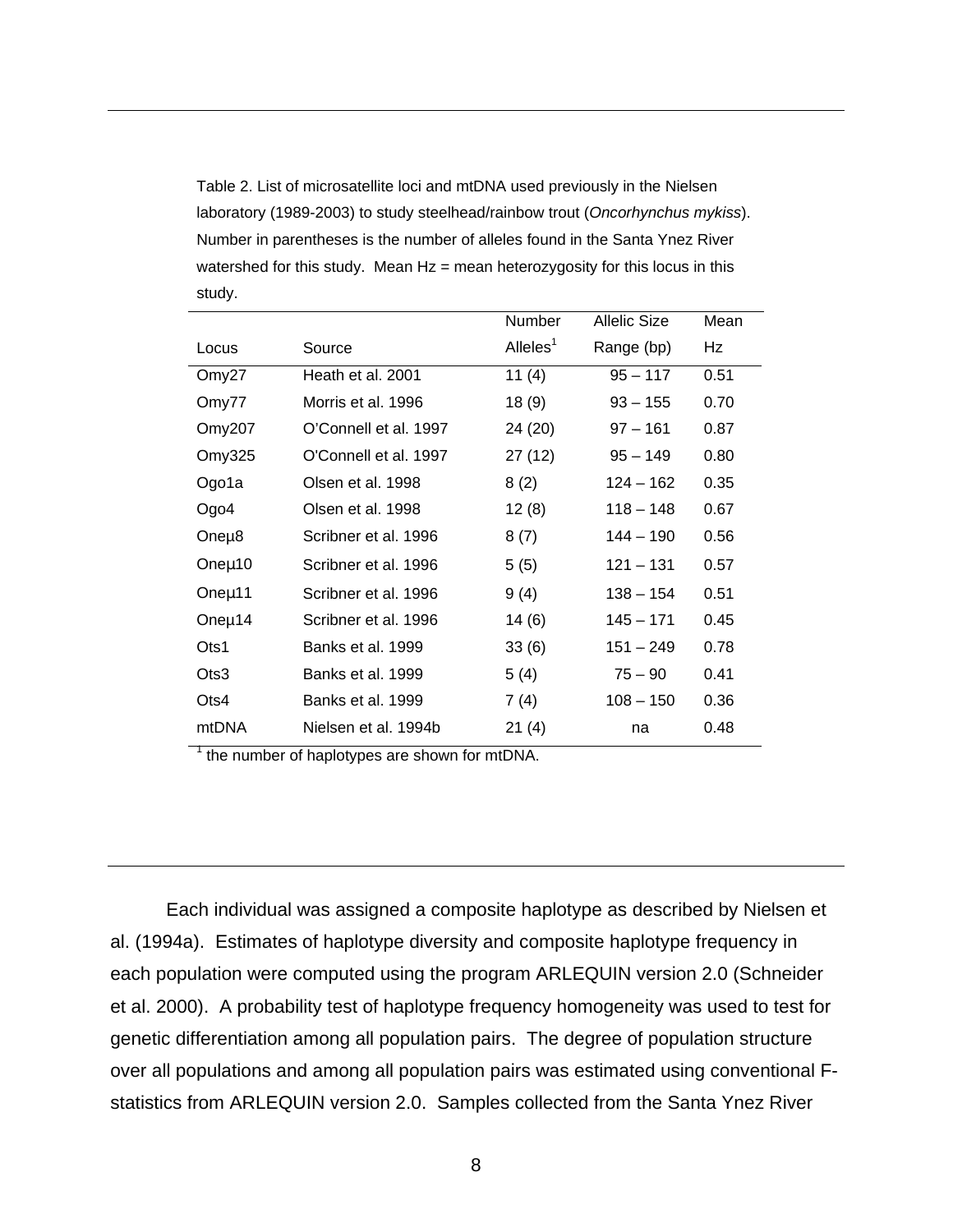were compared using ARLEQUIN's  $F_{st}$ , population pairwise comparisons, and AMOVA to data available from previous studies of mitochondrial DNA in hatchery and wild O. mykiss (see Table 6).

A graphical depiction of the genetic relationship among populations based on the mtDNA data was generated using PHYLIP version 3.5c, as described above for microsatellites. The mtDNA haplotypes were treated as alleles of a single locus to estimate the Cavalli-Sforza & Edwards (1967) chord distance.

# **Results**

# Genetic variation within-populations

Microsatellites – Allelic size ranges and the number of alleles for the 13 microsatellite loci tested on Santa Ynez River O. mykiss fall within those found throughout the species range (see Table 2). Santa Ynez River O. mykiss show significant diversity in allelic size and the number of alleles (mean number of alleles per locus  $= 7$ ). Average heterozygosity for all 13 loci combined is Hz  $= 0.58$ . These 13 microsatellite loci are in Hardy-Weinberg equilibrium (HWE) for all eight populations combined ( $p = 0.049$  ARLEQUIN Markov chain exact tests). However, there is significant linkage disequilibrium among paired comparisons of loci (sequential Bonferroni corrections) at each sample location (range = Alder Creek 32% of all loci pairs to Juncal Creek 75% of all loci pairs). This may be due in large part to the small effective population sizes for *O. mykiss* at many of these locations. mtDNA – Four of the 14 haplotypes described by Nielsen et al. (1994b) are observed in the Santa Ynez River samples collected for this study (Table 2). The mean haplotype diversity is 0.48, and ranges from 0.09 (Fox Creek) to 0.64 (Jameson Reservoir). Haplotype MYS5 is found in all populations and haplotypes MYS1, MYS3, and MYS8 are each found in five populations (Table 4). Haplotypes MYS1 and MSY3 are commonly found in hatchery O. mykiss throughout California (Nielsen et al. 1997a).

Haplotypes MYS5 and MYS8 have never been found in hatchery O. mykiss and appear unique to southern California (Nielsen et al. 1997b & 1998).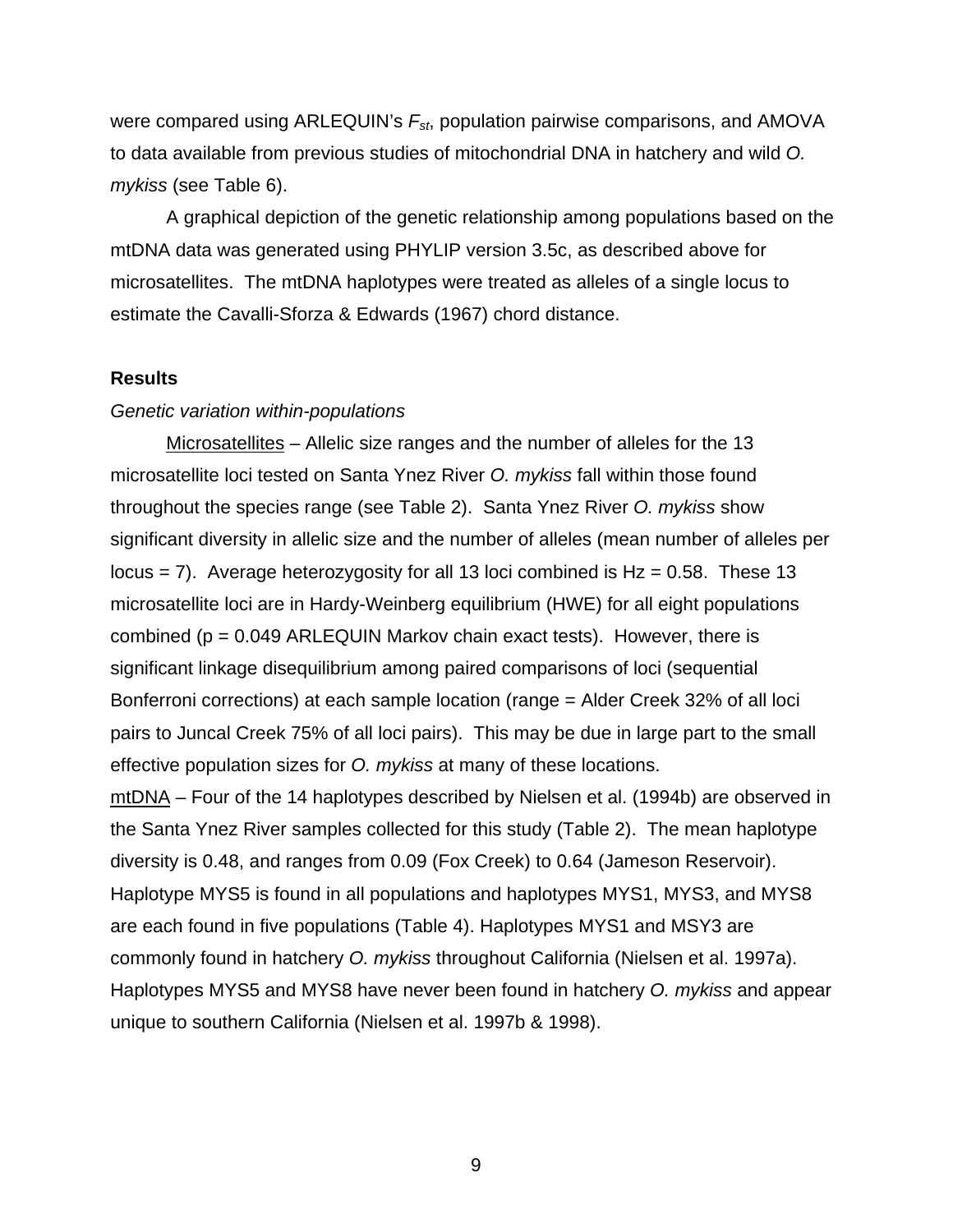|           |       | Anneal temperature (C/cycles) | Locus                      |                       |
|-----------|-------|-------------------------------|----------------------------|-----------------------|
| Multiplex |       | 30 minute extension           |                            |                       |
| A         | 52/40 | no                            | Omy325 Ots4                |                       |
|           |       |                               | $O$ ts1                    | Oneu14                |
| В         | 50/40 | yes                           | Omy77<br>Oneu <sub>8</sub> | Ogo1a                 |
| C         | 52/40 | yes                           | Ogo4                       | Omy27<br>Oneu11       |
| D         | 52/40 | no                            |                            | Omy207 Oneu10<br>Ots3 |

# Table 3. Microsatellite multiplex conditions used to amplify 13 microsatellite loci.

# Genetic variation between-populations

Microsatellites – Mean  $F_{st}$  for all loci combined equals 0.021, indicating that most of the genetic diversity (98%) is occurring at the level of individuals within a population.

Analysis of population independence is highly significant for all paired comparisons with the exception of Juncal Creek and Jameson Reservoir ( $p = 0.4$ ). Population pairwise  $F_{st}$  values are given in Table 5.

There are no significant differences in microsatellite allelic frequency variation for three standardized, overlapping loci (Omy27, Omy77, and Oneµ11) between the collections made in 1993 (Nielsen 1998) and in this study on Fox and Alder creeks. Regression analyses (Slatkin 1993) supports an isolation-by-distance model in populations sampled between Gibraltar and Jameson reservoirs (intercept = 1.187; slope =  $-0.41$ ;  $r^2 = 0.67$ ; Table 7) in this study.

Genetic distance comparisons are presented as a consensus Neighbor-Joining (NJ) tree (Figure 2). A genetic separation of the branch containing Jameson Reservoir,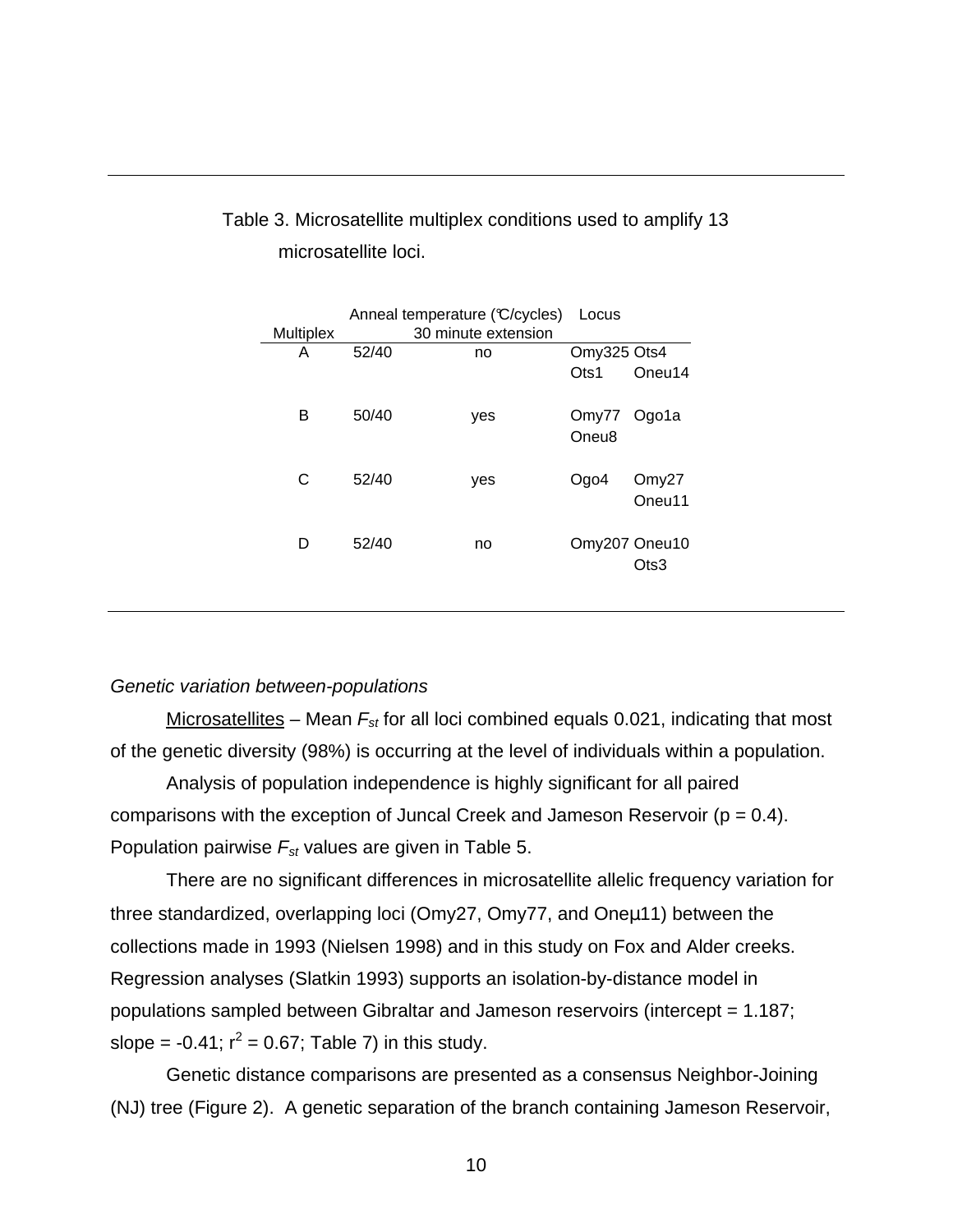Juncal Creek and the upper Santa Ynez River above Jameson Reservoir from the rest of the populations below Juncal Dam is supported with 100% bootstrap values (based on 2000 replicate trees). Similarly, within this cluster, the upper Santa Ynez River above Jameson Reservoir is separated from the other two with 100% bootstrap values.

 $mtDNA - The estimate of  $F_{st}$  over all populations is relatively large (0.177) and$ indicative of a high degree of population structure. Estimates of  $F_{st}$  for all population pairs ranges from -0.019 to 0.530 (Table 5). Population pairs that include samples from above and below Juncal Dam have the largest  $F_{st}$  values. The  $F_{st}$  value from mtDNA is larger than the  $F_{st}$  value from microsatellites for 26 of the 28 population pairs (Table 5).

The neighbor-joining tree generated from the mtDNA data is generally concordant with the NJ tree generated from the microsatellite data (Figure 2). In both trees the three above-dam populations cluster together as do the three populations farthest downstream of the dam. The relationship of the Alder and Fox Creek populations to the two population clusters differs between the mtDNA and microsatellites.

Collections from the Santa Ynez River have been analyzed for mtDNA haplotype diversity since 1993 (Table 6). Year-to-year comparisons of haplotypes amplified from Fox and Alder creeks (1993 vs. 2001), show a loss of three haplotypes (MSY9, MYS12 and MYS13) despite larger sample sizes in 2001. AMOVA analysis demonstrates that 30% of the haplotype variation is explained by year-to-year differences in haplotype diversity in these two streams.

AMOVA analysis of upper (Alder, Fox, Blue Canyon, Camuesa, Gidney creeks and the upper Santa Ynez mainstem) and lower (Hilton, Salsipuedes and the lower mainstem Santa Ynez River) Santa Ynez River populations (1993-2001) reveals that only 11% of the haplotype variances is found in a comparison of the upper and lower drainage. Basin-wide population pairwise comparisons demonstrate non-discrimination for haplotype frequencies between both Gidney and Blue Canyon creeks in the upper basin and Salsipuedes Creek in the lower basin.

The  $F_{st}$  value based on haplotype frequencies comparing the data from this study with archival mtDNA data available for southern California O. mykiss populations is 0.15 (Table 8). The  $F_{st}$  value for Santa Ynez River O. mykiss and five California hatchery strains commonly used for stocking in southern California is 0.47. Pairwise comparisons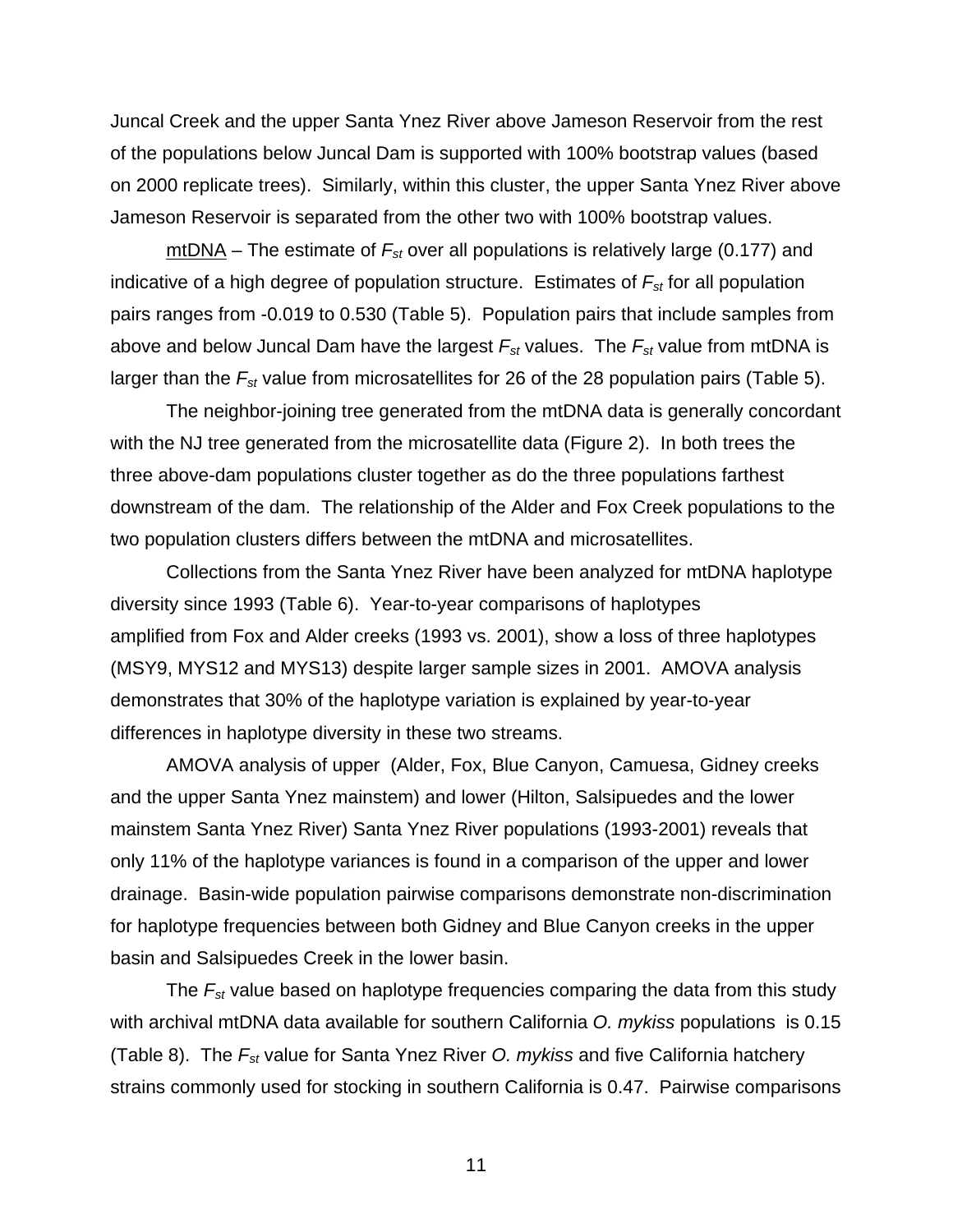of haplotype frequencies between Santa Ynez River and five California hatchery O. mykiss strains are given in Table 9. Differentiation of population pairs for Santa Ynez River O. mykiss and hatchery fish show no significant differentiation between wild fish and at least one hatchery strain in Cachuma Reservoir, Hilton Creek, and the Lower Santa Ynez River. Based on mtDNA haplotypes two strains of hatchery O. mykiss, Whitney and Wyoming/Pit hatchery strains, can not be differentiated from any of the above three lower Santa Ynez River populations.

|                  | Alder | Blue Cvn. | Camuesa | Fox   | Gidney | Jameson   | Juncal | Santa |
|------------------|-------|-----------|---------|-------|--------|-----------|--------|-------|
| Haplotype        | Creek | Creek     | Creek   | Creek | Creek  | Reservoir | Creek  | Ynez  |
| MYS <sub>1</sub> | 0.235 | 0.044     | 0       | 0     | 0      | 0.257     | 0.177  | 0.119 |
| MYS3             | 0.020 | 0         | 0       | 0.024 | 0      | 0.229     | 0.206  | 0.095 |
| MYS5             | 0.569 | 0.489     | 0.559   | 0.952 | 0.395  | 0.514     | 0.618  | 0.786 |
| MYS8             | 0.177 | 0.467     | 0.441   | 0.024 | 0.605  | 0         | 0      | 0     |

Table 4. Composite haplotype frequencies for each population in this study.

#### **DISCUSSION**

 Microsatellites and mtDNA provide complementary data, allowing for a detailed analysis of genetic population structure. In this study, the two genetic marker types provide both concordant and contrasting results, yielding insight into the population structure and demographics of Santa Ynez River O. mykiss. For example, the tests of allelic (microsatellites) and haplotypic (mtDNA) frequency homogeneity reveal significant differences between most population pairs. Both microsatellites and mtDNA reveal significant genetic variation between populations from opposite sides of Juncal Dam, but only the microsatellites reveal genetic variation between most populations from the same side of the dam. In general, polymorphic microsatellites are a more powerful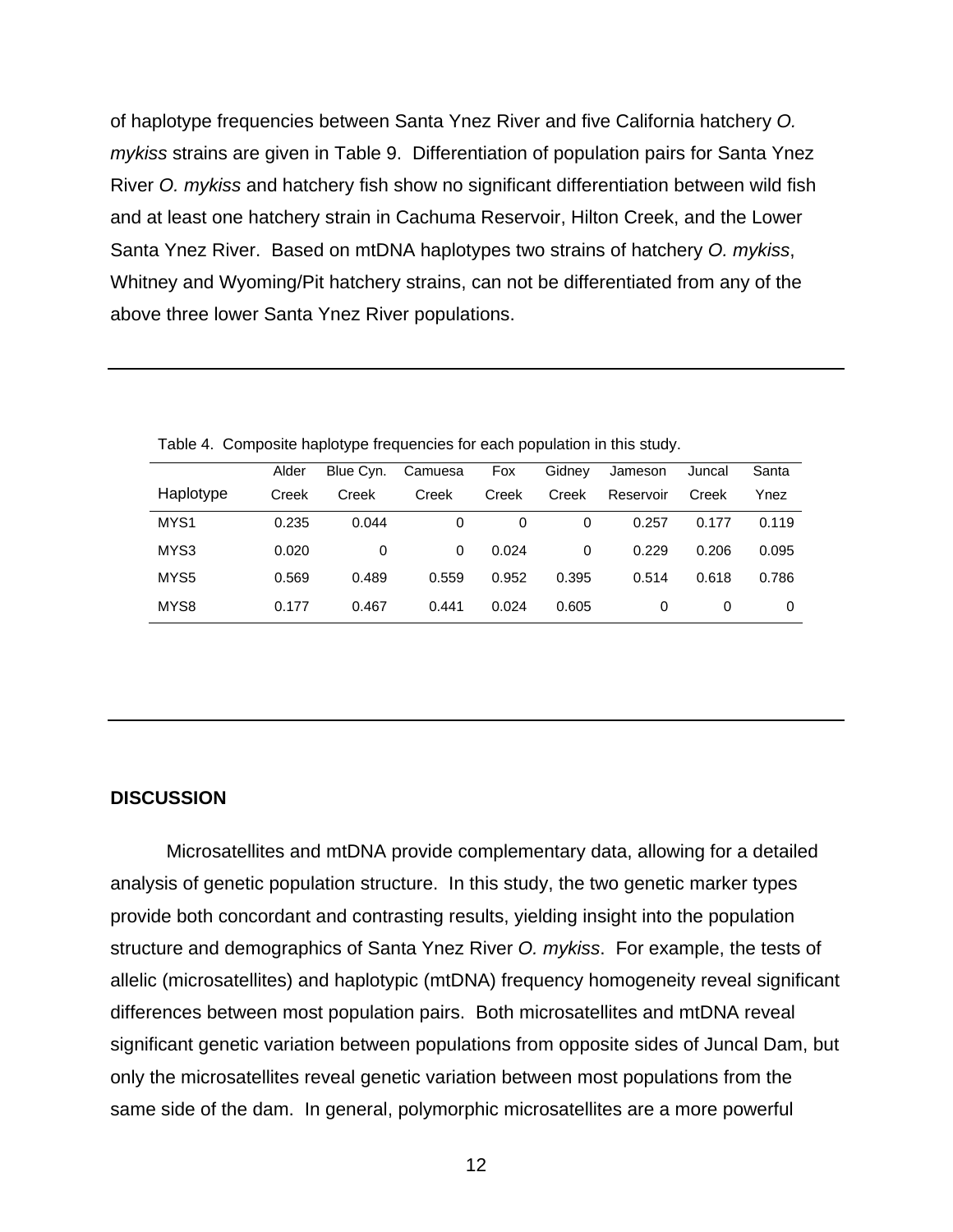

Figure 1. Map showing upper Santa Ynez River drainage with rainbow trout (*O. mykiss*) sampling locations 2001.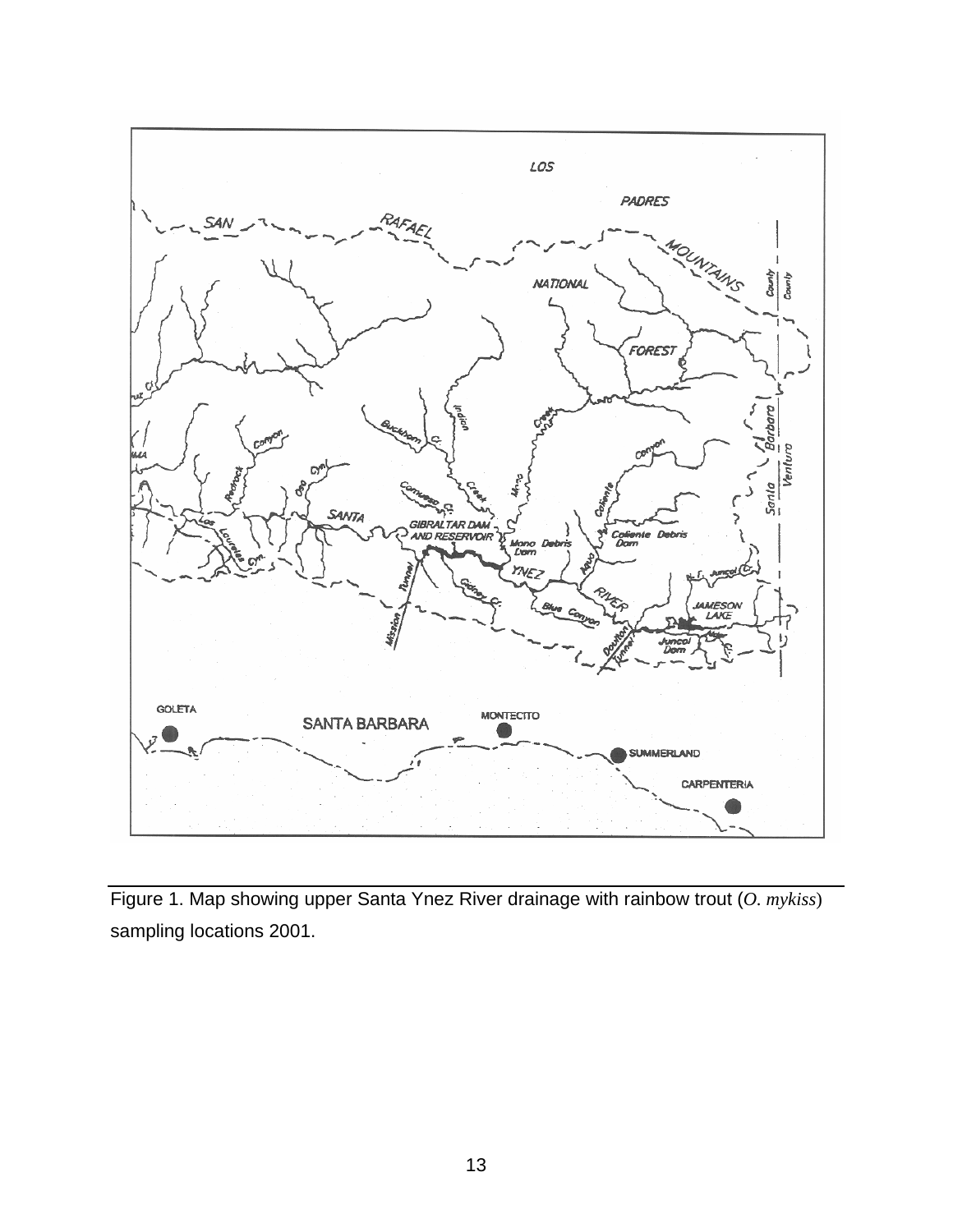| (above diagonal) for the 2001 Santa Ynez River rainbow trout (O. mykiss) populations. An         |       |       |                   |       |        |           |        |       |
|--------------------------------------------------------------------------------------------------|-------|-------|-------------------|-------|--------|-----------|--------|-------|
| asterisk (*) indicates the population pairs were judged significantly different by a probability |       |       |                   |       |        |           |        |       |
| test of haplotype frequency homogeneity or microsatellite allelic frequency distributions.       |       |       |                   |       |        |           |        |       |
|                                                                                                  | Alder |       | Blue Cyn. Camuesa | Fox   | Gidnev | Jameson   | Juncal | Santa |
| Population                                                                                       | Creek | Creek | Creek             | Creek | Creek  | Reservoir | Creek  | Ynez  |

Table 5. Population pairwise  $F_{st}$  values from microsatellites (below diagonal) and mtDNA

| Population    | Creek    | Creek    | Creek    | Creek    | Creek                                               | Reservoir | Creek    | Ynez     |
|---------------|----------|----------|----------|----------|-----------------------------------------------------|-----------|----------|----------|
| Alder Creek   |          | $0.082*$ | $0.080*$ | $0.220*$ | $0.181*$                                            | $0.038*$  | $0.035*$ | $0.071*$ |
| Blue Cyn. Cr. | $0.045*$ | $-$      | $-0.019$ | $0.375*$ | 0.004                                               | $0.195*$  | $0.192*$ | $0.244*$ |
| Camuesa Cr.   | $0.086*$ | $0.056*$ | --       | $0.361*$ | 0.025                                               | $0.197*$  | $0.183*$ | $0.223*$ |
| Fox Creek     | $0.038*$ | $0.031*$ | $0.071*$ | $-$      | $0.530*$                                            | $0.294*$  | $0.210*$ | 0.073    |
| Gidney Creek  | $0.081*$ | $0.067*$ | $0.077*$ | $0.081*$ | $\hspace{0.05cm} -\hspace{0.05cm} -\hspace{0.05cm}$ | $0.295*$  | $0.305*$ | $0.379*$ |
| Jameson Res   | $0.038*$ | $0.125*$ | $0.161*$ | $0.091*$ | $0.149*$                                            | $-$       | $-0.014$ | 0.080    |
| Juncal Creek  | $0.039*$ | $0.132*$ | $0.171*$ | $0.101*$ | $0.143*$                                            | 0.001     | --       | 0.021    |
| Santa Ynez    | $0.043*$ | $0.101*$ | $0.157*$ | $0.078*$ | $0.137*$                                            | $0.029*$  | $0.039*$ | $-$      |

tool for detecting the presence of inter-population genetic variation at these fine spatial scales because each locus has many characters (alleles) and multiple loci can be examined (mtDNA is effectively a single locus).

The estimates of the degree of population structure  $(F_{st})$  between population pairs are almost always higher for the mtDNA than for microsatellites. In addition, one mtDNA haplotype (MYS8) appears geographically distinct, occurring only in populations below Juncal dam. These results likely indicate that many of the Santa Ynez River O. mykiss populations are small and some may have experienced a genetic bottleneck. Because the effective population size for mtDNA is ¼ that of nuclear genes (Birky et al. 1983), mtDNA is likely to exhibit a higher  $F_{st}$  than nuclear genes like microsatellites, especially when the population size is low.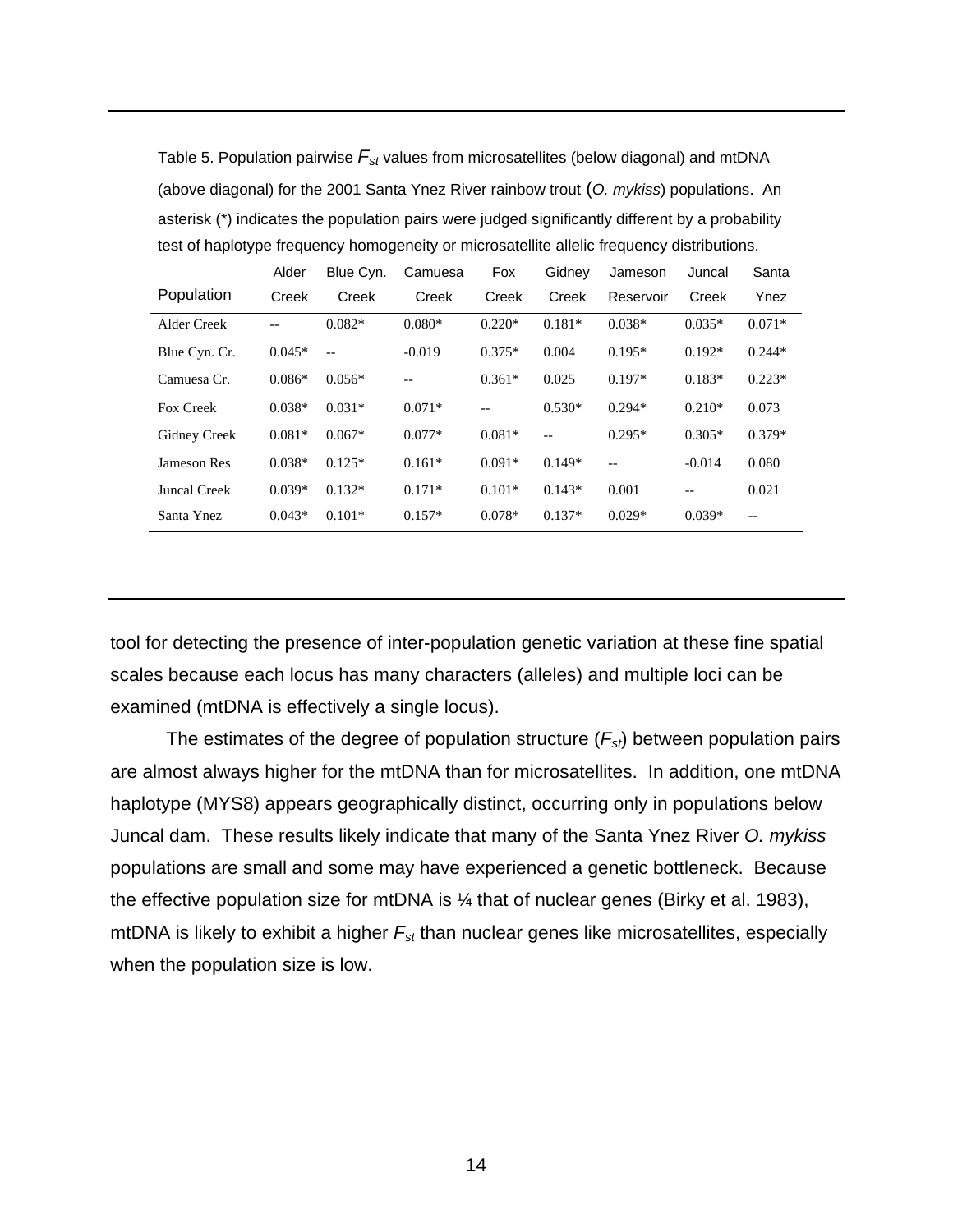|            |               |                          |      | <b>IIIIDINA Hapiotypes</b> |   |                |   |                |   |   |                |   |    |                |    |    |    |              |        |
|------------|---------------|--------------------------|------|----------------------------|---|----------------|---|----------------|---|---|----------------|---|----|----------------|----|----|----|--------------|--------|
| Population | Drainage      | Location                 | Year |                            | 2 | 3              | 4 | 5              | 6 | 7 | 8              | 9 | 10 | 11             | 12 | 13 | 14 | $\mathsf{N}$ | Source |
| Santa Ynez | Santa Ynez R. | <b>Alder Creek</b>       | 1993 | $\overline{2}$             |   |                |   | 6              |   |   | 6              | 4 |    |                |    | 6  |    | 25           | C      |
|            |               | <b>Alder Creek</b>       | 2001 | 12                         |   |                |   | 29             |   |   | 9              |   |    |                |    |    |    | 51           | a      |
|            |               | <b>Blue Canyon Creek</b> | 2001 | 2                          |   |                |   | 22             |   |   | 21             |   |    |                |    |    |    | 45           | a      |
|            |               | Cachuma Reservoir        | 1993 | 3                          |   | 3              |   | 1              |   |   | 2              |   |    |                |    |    |    | 9            | C      |
|            |               | Camuesa Creek            | 2001 |                            |   |                |   | 19             |   |   | 15             |   |    |                |    |    |    | 34           | a      |
|            |               | Devil's Creek            | 1996 |                            |   |                |   |                |   |   | 2              |   |    |                |    |    |    | 3            | C      |
|            |               | Fox Creek                | 1993 |                            |   |                |   | $\overline{2}$ |   |   | 12             |   |    |                |    | 2  |    | 20           | C      |
|            |               | Fox Creek                | 2001 |                            |   |                |   | 40             |   |   |                |   |    |                |    |    |    | 42           | a      |
|            |               | <b>Franklin Creek</b>    | 1993 | 2                          |   |                |   | 4              | 5 |   |                |   |    |                |    |    |    | 11           | C      |
|            |               | <b>Gidney Creek</b>      | 2001 |                            |   |                |   | 15             |   |   | 23             |   |    |                |    |    |    | 38           | a      |
|            |               | <b>Hilton Creek</b>      | 1993 | 1                          |   |                |   |                |   |   |                |   |    |                |    |    |    | 5            | C      |
|            |               | <b>Hilton Creek</b>      | 1995 | 5                          |   | 3              |   |                |   |   |                |   |    |                |    |    | 2  | 11           | C      |
|            |               | <b>Hilton Creek</b>      | 1999 | 11                         |   | 15             |   |                |   |   |                |   |    | $\overline{2}$ |    |    |    | 36           |        |
|            |               | <b>Indian Creek</b>      | 1996 |                            |   |                |   |                |   |   |                |   |    |                |    |    |    |              | C      |
|            |               | Jameson Reservoir        | 1993 | 4                          |   | 7              |   | 13             |   |   |                |   |    |                |    |    |    | 25           | C      |
|            |               | Jameson Reservoir        | 2001 | 9                          |   | 8              |   | 18             |   |   |                |   |    |                |    |    |    | 35           | a      |
|            |               | <b>Juncal Creek</b>      | 2001 | 6                          |   |                |   | 21             |   |   |                |   |    |                |    |    |    | 34           | a      |
|            |               | Lower Santa Ynez R.      | 1994 |                            |   |                |   | $\overline{2}$ |   |   |                |   |    |                |    |    |    | 3            | C      |
|            |               | Lower Santa Ynez R.      | 1999 | 1                          |   | 5              |   |                |   |   | $\overline{2}$ |   |    | $\overline{2}$ |    |    |    | 10           |        |
|            |               | Peachtree Creek          | 1993 |                            |   | $\overline{2}$ |   |                |   |   |                |   |    |                |    |    |    | 2            | C      |
|            |               | Salsipueses Creek        | 1994 |                            |   |                |   | 12             |   |   | 11             |   |    |                |    |    |    | 23           | C      |
|            |               | Salsipueses Creek        | 1999 | 1                          |   | 5              |   | 5              |   |   | 20             |   |    |                |    |    |    | 31           |        |
|            |               | Upper Santa Ynez R.      | 2001 | 5                          |   |                |   | 33             |   |   |                |   |    |                |    |    |    | 42           | a      |
|            |               | Santa Ynez R. total      |      | 65                         |   | 64             | 0 | 243            | 5 |   | 134            |   |    |                |    | 9  | 3  | 536          |        |
|            |               |                          |      |                            |   |                |   |                |   |   |                |   |    |                |    |    |    |              |        |

Table 6. Mitochondrial DNA haplotype frequencies in Santa Ynez River, southern (NMFS southern steelhead ESU) and northern California steelhead and rainbow trout 1992-2002.  $m$ t $D$ N $\Delta$  haplotypes<sup>1</sup>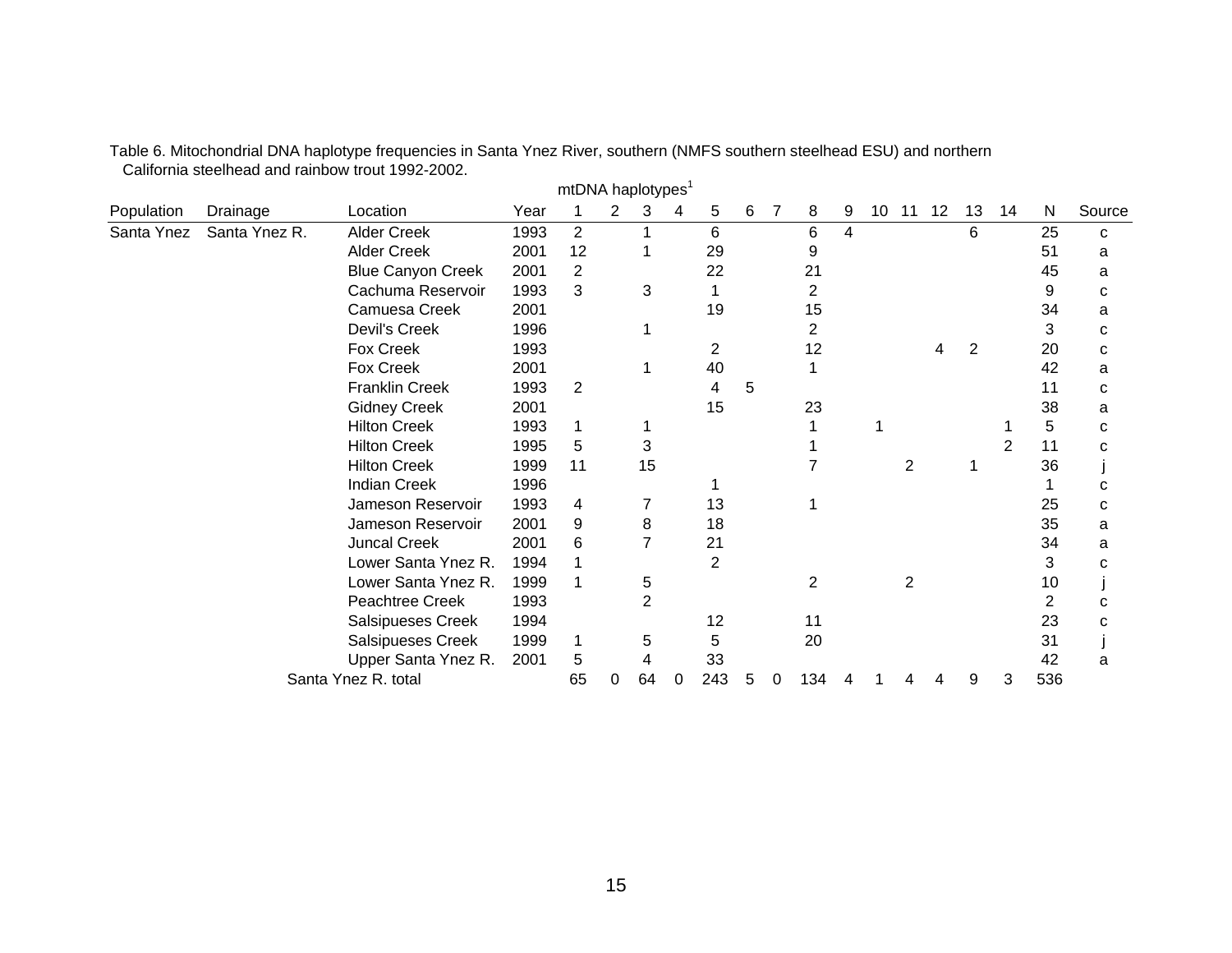Table 6 (cont.)

|            |                                           |                             |      | mtDNA haplotypes' |             |    |   |                |                |                |                |   |   |   |              |                |    |           |        |
|------------|-------------------------------------------|-----------------------------|------|-------------------|-------------|----|---|----------------|----------------|----------------|----------------|---|---|---|--------------|----------------|----|-----------|--------|
| Population | Drainage                                  | Location                    | Year |                   | $2^{\circ}$ | 3  | 4 | 5              | 6              | $\overline{7}$ | 8              | 9 |   |   | 10 11 12     | 13             | 14 | ${\sf N}$ | Source |
|            | Southern California O. mykiss populations |                             |      |                   |             |    |   |                |                |                |                |   |   |   |              |                |    |           |        |
|            | Arroyo Sequit                             |                             | 1993 |                   |             |    |   |                |                |                | 5              |   |   |   | $\mathbf{3}$ |                |    | 8         | е      |
|            | Gaviota Creek                             |                             | 1993 |                   |             |    |   | $\overline{2}$ |                |                | 6              |   |   |   |              |                |    | 10        | e      |
|            | Gaviota Creek                             |                             | 1996 |                   |             |    |   |                |                |                | 6              |   |   |   |              |                |    | 6         |        |
|            | <b>Malibu Creek</b>                       |                             | 1993 | 1                 | 1           |    | 1 | 6              |                |                |                |   |   |   |              |                |    | 13        | e      |
|            | <b>Malibu Creek</b>                       |                             | 1994 | $\mathbf 1$       |             |    |   | $\overline{2}$ |                |                |                |   |   |   |              |                |    | 4         | b      |
|            | Marro Bay                                 |                             | 1996 | $\overline{2}$    |             |    |   |                |                |                | $\overline{7}$ |   |   |   |              |                |    | 9         |        |
|            | Pico Grande Creek                         |                             | 1993 |                   |             |    |   | 7              | 2              |                |                |   |   |   |              | $\overline{2}$ |    | 12        | е      |
|            | Pico Grande Creek                         |                             | 1996 |                   |             |    |   | $\overline{c}$ | $\overline{2}$ |                |                |   |   |   |              |                |    | 5         |        |
|            | San Luis Rey R.                           | Pauma Creek                 | 1994 | 11                |             | 3  |   | 8              |                |                |                |   |   |   |              |                |    | 23        | е      |
|            | Santa Ana River                           | San Antonio Creek           | 1996 | 5                 |             | 3  |   |                |                |                |                |   |   |   |              |                |    | 9         | b      |
|            | Santa Clara R.                            | Sespe Creek                 | 1994 |                   |             | 24 |   |                |                |                | 10             |   |   |   |              |                |    | 36        | e      |
|            | Santa Clara R.                            | Piru Creek                  | 1997 | 15                |             | 5  |   |                |                |                | 3              |   |   |   |              |                |    | 23        |        |
|            | Santa Clara R.                            | Santa Paula Creek           | 1997 | 36                |             | 3  |   |                |                |                |                |   |   |   |              |                |    | 41        | b      |
|            | San Mateo Creek                           |                             | 2001 |                   |             |    |   | 16             |                |                |                |   |   |   |              |                |    | 16        | k      |
|            | Santa Rosa Creek                          |                             | 1994 | 1                 | 1           |    |   | 4              |                |                |                |   |   |   |              |                |    | 7         | e      |
|            | Santa Rosa Creek                          |                             | 1996 | $\mathbf{1}$      |             |    |   | 3              |                |                |                |   |   |   |              |                |    | 5         |        |
|            | Ventura River                             | Matilija Creek              | 1994 | 6                 |             | 13 |   | 3              |                |                | 2              |   |   |   |              |                |    | 24        | е      |
|            |                                           | Matilija Creek              | 1996 | $\overline{7}$    |             | 19 |   | 4              |                |                | $\overline{c}$ |   |   |   |              |                |    | 32        | b      |
|            |                                           | Matilija Creek              | 2002 | 3                 |             | 17 |   | 11             |                |                | $\overline{2}$ |   |   |   |              |                |    | 33        | d      |
|            |                                           | S. California coastal total |      | 89                | 4           | 87 | 1 | 69             | 6              |                | 48             | 2 | 2 | ⋂ |              | 3              |    | 316       |        |
|            | California hatchery strains of O. mykiss  |                             |      |                   |             |    |   |                |                |                |                |   |   |   |              |                |    |           |        |
|            | Coleman hatchery strain                   |                             | 1996 | 4                 |             | 3  |   |                |                |                |                |   |   |   |              |                |    | 7         | b      |
|            | Hot Creek Hatchery strain                 |                             | 1996 | 11                |             | 9  |   |                |                |                |                |   |   |   |              |                |    | 21        | b      |
|            | Mount Shasta Hatchery strain              |                             | 1992 | 54                |             | 14 |   |                |                |                |                |   |   |   |              |                |    | 73        | g      |
|            | Mount Shasta Hatchery strain              |                             | 1993 | 52                |             |    |   |                |                |                |                |   |   |   |              |                |    | 52        | h      |
|            | Mount Shasta Hatchery strain              |                             | 1996 | 120               |             |    |   |                |                |                |                |   |   |   |              |                |    | 120       |        |
|            | <b>Whitney Hatchery</b>                   |                             | 1996 | 15                |             | 9  |   |                |                |                |                |   | 3 |   |              |                |    | 27        | b      |
|            | Wyoming/ Hot Creek Hatchery strain        |                             | 1996 | 3                 |             | 5  |   |                |                |                |                | 2 |   |   |              |                |    | 11        | b      |
|            |                                           | Hatchery total              |      | 259               | 0           | 40 | 0 | 0              | 0              | 0              | 0              | 3 | 9 | 0 | 0            | 0              | 0  | 311       |        |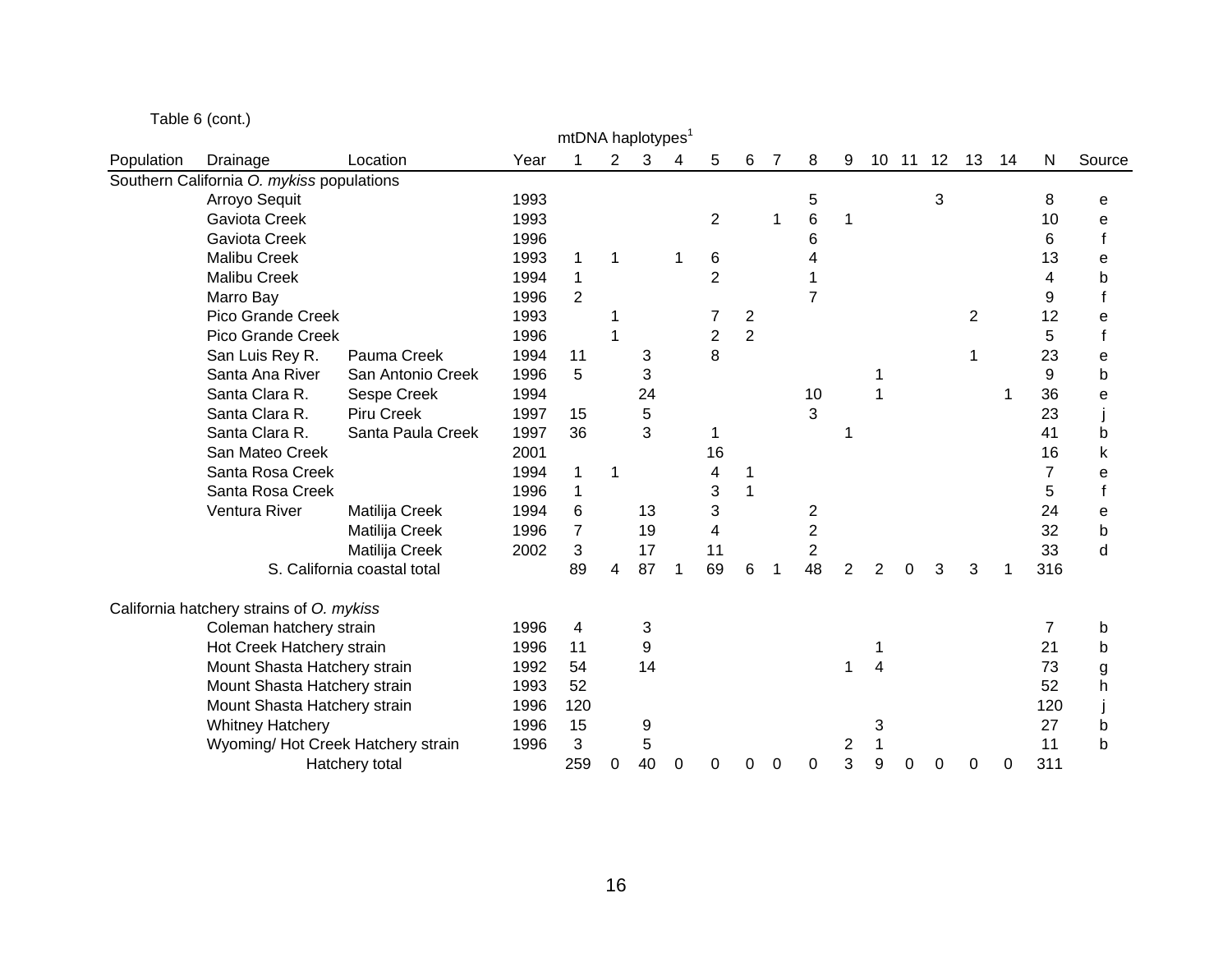Table 6 (cont.)

|                      | mtDNA haplotypes' |  |  |  |                                    |  |  |  |                                             |
|----------------------|-------------------|--|--|--|------------------------------------|--|--|--|---------------------------------------------|
| <b>OVERALL TOTAL</b> |                   |  |  |  | 1 2 3 4 5 6 7 8 9 10 11 12 13 14 N |  |  |  |                                             |
|                      |                   |  |  |  |                                    |  |  |  | 413 4 191 1 312 11 1 182 9 12 4 7 12 4 1163 |

 $1$  O. mykiss haplotyes were first described in Nielsen et al. 1994a

Sources:

a - This report

b - Nielsen et al. 1997a

c - Nielsen 1998

d - Nielsen et al. 2003 (submitted)

e - Nielsen et al. 1994b

f - Nielsen et al. 1997b

g - Nielsen 1996a

h - Nielsen et al. 2000

j - Nielsen 2000b

k - Nielsen and Sage 2002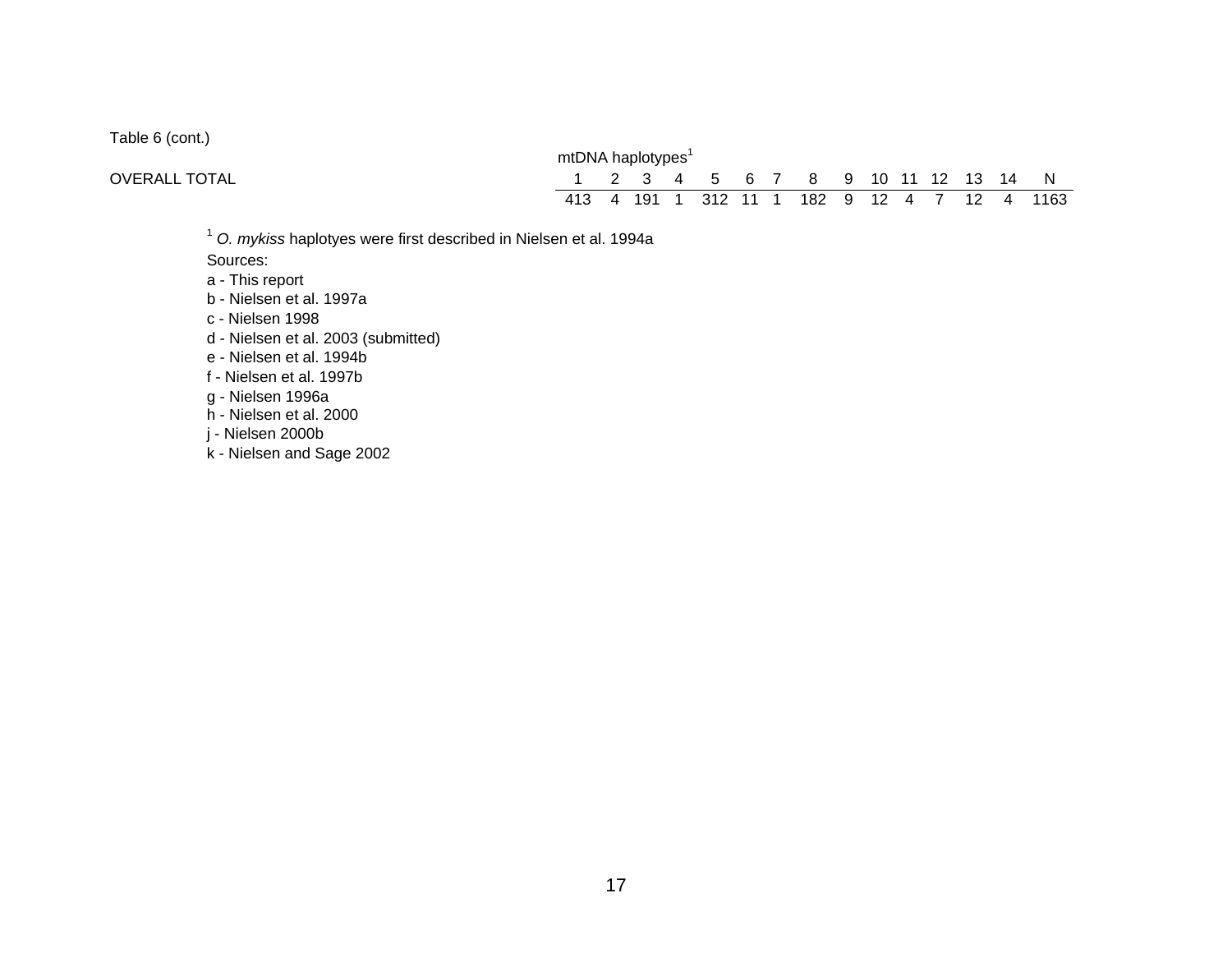Table 7. Stream distance between sample locations for rainbow trout collected in the Santa Ynez watershed 2000-2001. Calculated distances represent the shortest distance between sample sites in river kilometers (km) using Terrain Navigator 2002 (Maptech, Amesbury, MA) from digitized USGS quadrangle maps for this area. AJR = mainstem above Jameson Reservoir

|                    | 1    | 2    | 3                        | $\overline{4}$               | 5                        | 6   | 7   |
|--------------------|------|------|--------------------------|------------------------------|--------------------------|-----|-----|
| 1. St. Ynez AJR    |      |      |                          |                              |                          |     |     |
| 2. Jameson Res.    | 0.0  | ۰    |                          |                              |                          |     |     |
| 3. Alder Creek     | 5.0  | 3.7  | $\overline{\phantom{0}}$ |                              |                          |     |     |
| 4. Juncal Creek    | 1.4  | 0.0  | 4.6                      | $\qquad \qquad \blacksquare$ |                          |     |     |
| 5. Fox Creek       | 6.2  | 4.9  | 1.1                      | 5.8                          | $\overline{\phantom{a}}$ |     |     |
| 6. Blue Cyn. Creek | 18.4 | 17.1 | 13.4                     | 18.0                         | 12.2                     | -   |     |
| 7. Camuesa Creek   | 26.7 | 25.4 | 21.7                     | 26.3                         | 20.5                     | 8.3 |     |
| 8. Gidney Creek    | 27.6 | 26.3 | 22.6                     | 27.2                         | 21.4                     | 9.2 | 2.7 |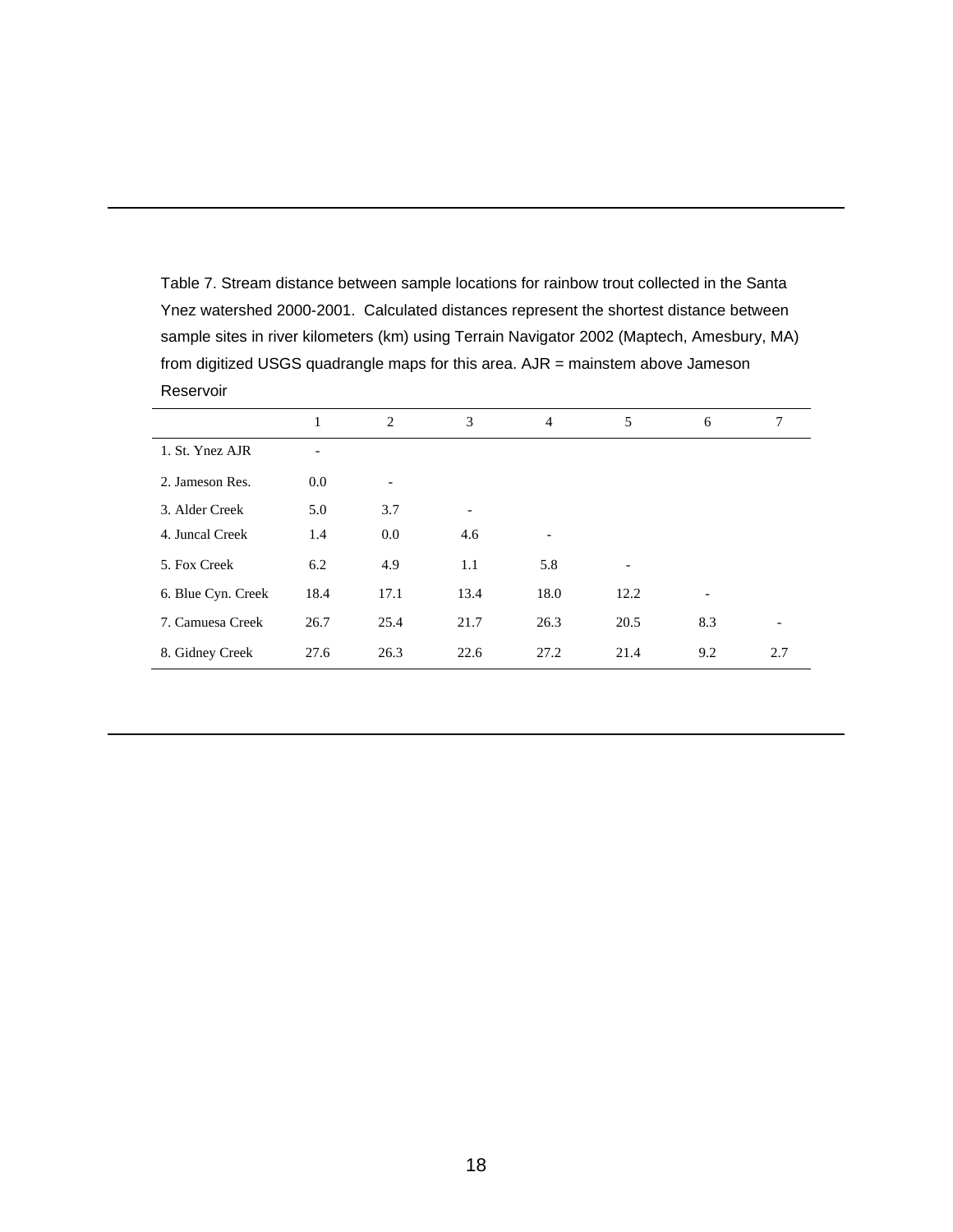

Figure 2. Neighbor-joining (NJ) trees generated using Cavalli-Sforza and Edwards (1967) chord distance from microsatellite (**A**) and mtDNA (**B**) data. Bootstrap values given are based on 2000 replicate trees.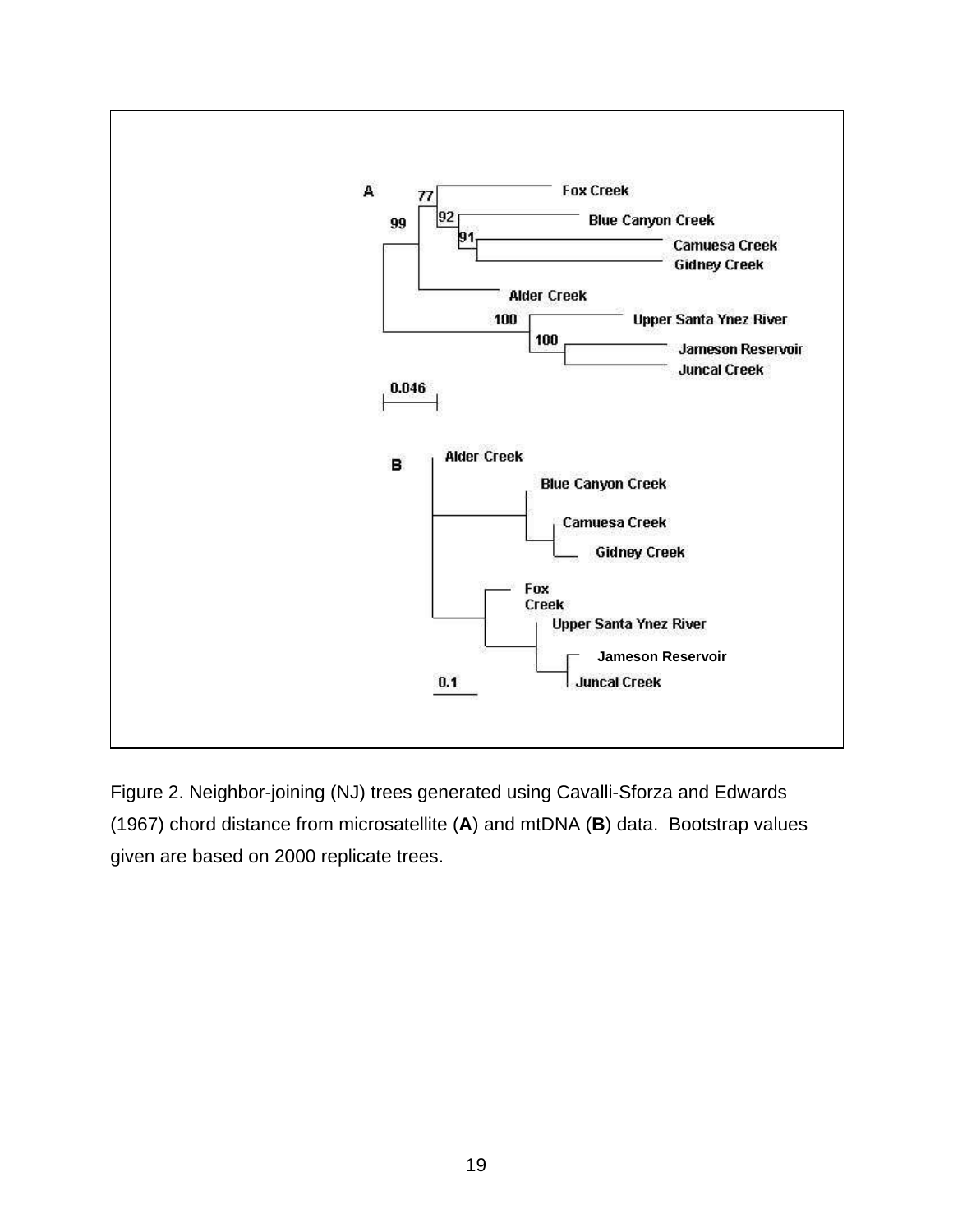Table 8. Population pairwise  $F_{st}$ s for mtDNA frequencies found in the Santa Ynez drainage and 13 southern California trout populations based on analyses of  $F_{st}$  in ARLEQUIN. Above the diagonal  $F_{st}$  is given for each pair; below the diagonal "+" = significant or "- " = no significant differences in pairwise comparisons (ARLEQUIN's Markov chain analyse

|                    | 2     |       |          |       |       |          | 8     | Q        | 10       | 11       | 12    | 13    | 14    | 15       | 16    | 17    | 18    | 19       | 20    | 21       | 22       | 23    | 24       | 25    |
|--------------------|-------|-------|----------|-------|-------|----------|-------|----------|----------|----------|-------|-------|-------|----------|-------|-------|-------|----------|-------|----------|----------|-------|----------|-------|
| 1 Alder Creek      | 0.057 | 0.099 | 0.061    | 0.055 | 0.129 | 0.188    | 0.053 | 0.054    | 0.116    | 0.123    | 0.106 | 0.257 | 0.235 | $-0.014$ | 0.258 | 0.066 | 0.358 | 0.227    | 0.335 | 0.247    | 0.391    | 0.216 | 0.021    | 0.208 |
| 2 Blue Canyon      |       | 0.212 | $-0.019$ | 0.079 | 0.004 | 0.284    | 0.185 | 0.192    | 0.214    | 0.024    | 0.244 | 0.228 | 0.145 | $-0.005$ | 0.219 | 0.179 | 0.545 | 0.403    | 0.398 | 0.401    | 0.583    | 0.351 | 0.158    | 0.311 |
| 3 Cachuma Res.     |       |       | 0.257    | 0.305 | 0.255 | $-0.053$ | 0.099 | 0.177    | $-0.057$ | 0.168    | 0.384 | 0.217 | 0.265 | 0.104    | 0.207 | 0.221 | 0.270 | $-0.026$ | 0.129 | 0.034    | 0.368    | 0.644 | 0.176    | 0.019 |
| 4 Camuesa Creek    |       |       |          | 0.048 | 0.025 | 0.316    | 0.183 | 0.183    | 0.243    | 0.052    | 0.223 | 0.284 | 0.202 | $-0.001$ | 0.296 | 0.169 | 0.598 | 0.447    | 0.431 | 0.449    | 0.636    | 0.338 | 0.153    | 0.327 |
| 5 Fox Creek        |       |       |          |       | 0.182 | 0.357    | 0.118 | 0.084    | 0.273    | 0.194    | 0.066 | 0.395 | 0.369 | 0.031    | 0.443 | 0.090 | 0.583 | 0.456    | 0.468 | 0.471    | 0.611    | 0.131 | 0.062    | 0.325 |
| 6 Gidney Creek     |       |       |          |       |       | 0.306    | 0.278 | 0.305    | 0.258    | $-0.007$ | 0.379 | 0.182 | 0.058 | 0.064    | 0.152 | 0.278 | 0.604 | 0.461    | 0.410 | 0.447    | 0.641    | 0.501 | 0.278    | 0.353 |
| 7 Hilton Creek     |       |       |          |       |       |          | 0.179 | 0.244    | $-0.001$ | 0.239    | 0.394 | 0.255 | 0.290 | 0.201    | 0.235 | 0.285 | 0.213 | 0.002    | 0.125 | 0.064    | 0.282    | 0.519 | 0.255    | 0.065 |
| 8 Jameson Res.     |       |       |          |       |       |          |       | $-0.012$ | 0.091    | 0.246    | 0.075 | 0.390 | 0.390 | 0.077    | 0.407 | 0.101 | 0.378 | 0.202    | 0.314 | 0.264    | 0.424    | 0.231 | 0.031    | 0.122 |
| 9 Juncal Creek     |       |       |          |       |       |          |       |          | 0.153    | 0.275    | 0.021 | 0.447 | 0.444 | 0.081    | 0.475 | 0.085 | 0.477 | 0.291    | 0.391 | 0.347    | 0.526    | 0.193 | 0.011    | 0.182 |
| 10 L. Santa Ynez   |       |       |          |       |       |          |       |          |          | 0.180    | 0.340 | 0.234 | 0.280 | 0.115    | 0.265 | 0.188 | 0.377 | 0.067    | 0.085 | 0.163    | 0.471    | 0.548 | 0.167    | 0.003 |
| 11 Salsipuedes Cr. |       |       |          |       |       |          |       |          | $+$      |          | 0.359 | 0.130 | 0.035 | 0.063    | 0.098 | 0.261 | 0.531 | 0.380    | 0.313 | 0.377    | 0.572    | 0.464 | 0.258    | 0.286 |
| 12 U. Santa Ynez   |       |       |          |       |       |          |       |          |          |          |       | 0.586 | 0.562 | 0.149    | 0.616 | 0.129 | 0.632 | 0.499    | 0.544 | 0.515    | 0.656    | 0.078 | 0.046    | 0.330 |
| 13 Arroyo Sequit   |       |       |          |       |       |          |       |          |          |          |       |       | 0.088 | 0.219    | 0.103 | 0.380 | 0.651 | 0.411    | 0.388 | 0.418    | 0.698    | 0.815 | 0.400    | 0.375 |
| 14 Gaviota Creek   |       |       |          |       |       |          |       |          |          |          |       |       |       | 0.197    | 0.001 | 0.399 | 0.660 | 0.477    | 0.406 | 0.455    | 0.700    | 0.748 | 0.419    | 0.391 |
| 15 Malibu Creek    |       |       |          |       |       |          |       |          |          |          |       |       |       |          | 0.234 | 0.066 | 0.475 | 0.271    | 0.363 | 0.301    | 0.536    | 0.318 | 0.025    | 0.235 |
| 16 Marro Bay       |       |       |          |       |       |          |       |          |          |          |       |       |       |          |       | 0.442 | 0.625 | 0.414    | 0.419 | 0.367    | 0.664    | 0.858 | 0.448    | 0.390 |
| 17 Big Pico Creek  |       |       |          |       |       |          |       |          |          |          |       |       |       |          |       |       | 0.547 | 0.340    | 0.433 | 0.400    | 0.604    | 0.273 | $-0.034$ | 0.277 |
| 18 Pauma Creek     |       |       |          |       |       |          |       |          |          |          |       |       |       |          |       |       |       | 0.100    | 0.566 | 0.034    | $-0.023$ | 0.855 | 0.508    | 0.364 |
| 19 San Antonio Cr. |       |       |          |       |       |          |       |          |          |          |       |       |       |          |       |       |       |          | 0.295 | $-0.032$ | 0.197    | 0.758 | 0.289    | 0.119 |
| 20 Sespe Creek     |       |       |          |       |       |          |       |          |          |          |       |       |       |          |       |       |       |          |       | 0.377    | 0.628    | 0.685 | 0.450    | 0.085 |
| 21 Piru Creek      |       |       |          |       |       |          |       |          |          |          |       |       |       |          |       |       |       |          |       |          | 0.091    | 0.696 | 0.345    | 0.222 |
| 22 Santa Paula Cr. |       |       |          |       |       |          |       |          | $^{+}$   |          |       |       |       |          |       |       |       |          |       | $^{+}$   |          | 0.838 | 0.564    | 0.423 |
| 23 San Mateo Cr.   |       |       |          |       |       |          |       |          |          |          |       |       |       |          |       |       |       |          |       |          |          |       | 0.262    | 0.467 |
| 24 Santa Rosa Cr.  |       |       |          |       |       |          |       |          |          |          |       |       |       |          |       |       |       |          |       |          |          |       |          | 0.254 |
| 25 Matilija Creek  |       |       |          |       |       |          |       |          |          |          |       |       |       |          |       |       |       |          |       |          |          |       |          |       |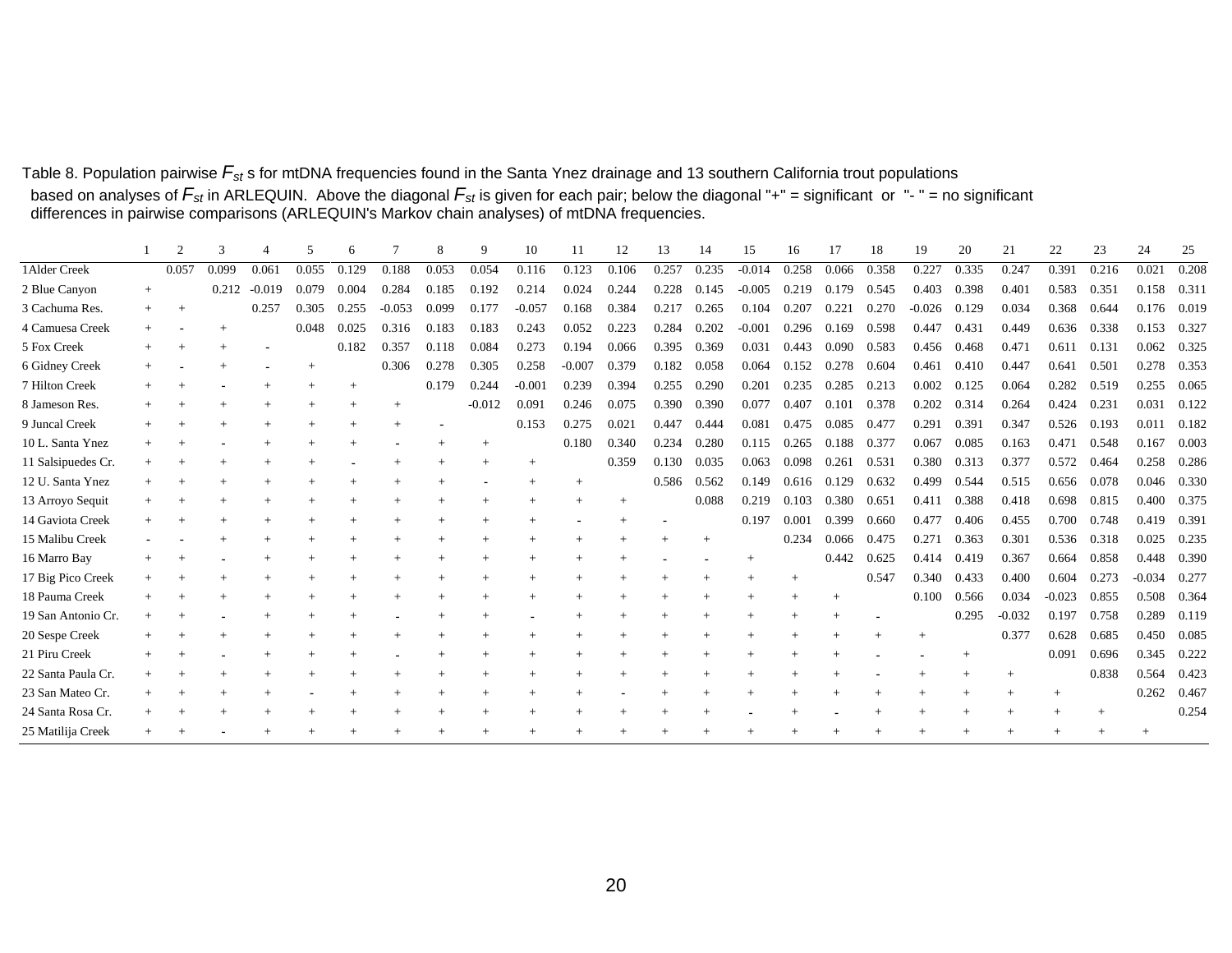| Table 9. Differentiation of population pairs for mtDNA frequencies found in the Santa Ynez drainage and five California hatchery trout |
|----------------------------------------------------------------------------------------------------------------------------------------|
| strains based on Markov chain analyses of $F_{st}$ in ARLEQUIN. Above the diagonal P is given for each pair; below the diagonal "+" =  |
| significant differentiation and $" - " = no$ significant differentiation for haplotype frequencies.                                    |

|                           |        | 2     | 3     | 4     | 5     | 6     |       | 8     | 9     | 10    | 11    | 12    | 13    | 14    | 15    | 16    | 17    |
|---------------------------|--------|-------|-------|-------|-------|-------|-------|-------|-------|-------|-------|-------|-------|-------|-------|-------|-------|
| 1- Alder Creek            |        | 0.001 | 0.011 | 0.001 | 0.000 | 0.000 | 0.000 | 0.000 | 0.000 | 0.000 | 0.000 | 0.000 | 0.000 | 0.000 | 0.000 | 0.000 | 0.000 |
| 2 - Blue Canyon           | $^{+}$ |       | 0.000 | 0.620 | 0.011 | 0.304 | 0.000 | 0.000 | 0.000 | 0.000 | 0.047 | 0.000 | 0.000 | 0.000 | 0.000 | 0.000 | 0.000 |
| 3 - Cachuma Reservoir     |        |       |       | 0.000 | 0.000 | 0.000 | 0.644 | 0.011 | 0.004 | 0.803 | 0.002 | 0.000 | 0.000 | 0.040 | 0.075 | 0.031 | 0.389 |
| 4 - Camuesa Creek         |        |       |       |       | 0.073 | 0.222 | 0.000 | 0.000 | 0.000 | 0.000 | 0.038 | 0.000 | 0.000 | 0.000 | 0.000 | 0.000 | 0.000 |
| 5 - Fox Creek             |        |       |       |       |       | 0.001 | 0.000 | 0.000 | 0.000 | 0.000 | 0.000 | 0.000 | 0.000 | 0.000 | 0.000 | 0.000 | 0.000 |
| 6 - Gidney Creek          |        |       |       |       |       |       | 0.000 | 0.000 | 0.000 | 0.000 | 0.220 | 0.000 | 0.000 | 0.000 | 0.000 | 0.000 | 0.000 |
| 7 - Hilton Creek          |        |       |       |       |       |       |       | 0.000 | 0.000 | 0.135 | 0.000 | 0.000 | 0.000 | 0.049 | 0.171 | 0.047 | 0.079 |
| 8 - Jameson Reservoir     |        |       |       |       |       |       | $+$   |       | 0.822 | 0.002 | 0.000 | 0.038 | 0.000 | 0.000 | 0.000 | 0.000 | 0.000 |
| 9 - Juncal Creek          |        |       |       |       |       |       |       |       |       | 0.003 | 0.000 | 0.272 | 0.000 | 0.000 | 0.000 | 0.000 | 0.000 |
| 10 - L. Santa Ynez R.     |        |       |       |       |       |       |       |       |       |       | 0.000 | 0.000 | 0.000 | 0.001 | 0.007 | 0.001 | 0.220 |
| 11 - Salsipuedes Creek    |        |       |       |       |       |       |       |       |       |       |       | 0.000 | 0.000 | 0.000 | 0.000 | 0.000 | 0.000 |
| 12 - U. Santa Ynez R.     | $^{+}$ |       |       |       |       |       | $+$   |       |       |       |       |       | 0.000 | 0.000 | 0.000 | 0.000 | 0.000 |
| 13 - Shasta Hatchery      |        |       |       |       | $+$   |       | $+$   |       |       |       |       |       |       | 0.000 | 0.000 | 0.000 | 0.000 |
| 14 - Whitney Hatchery     | $^{+}$ |       |       |       |       |       |       |       |       |       |       |       | $+$   |       | 0.663 | 0.203 | 0.099 |
| 15 - Hot Creek Hatchery   |        |       |       |       |       |       |       |       |       |       |       |       | $+$   |       |       | 0.643 | 0.196 |
| 16 - Coleman Hatchery     |        |       |       |       |       |       |       |       |       |       |       |       |       |       |       |       | 0.052 |
| 17 - Wyoming/Pit Hatchery |        |       |       |       |       |       |       |       |       |       |       |       |       |       |       |       |       |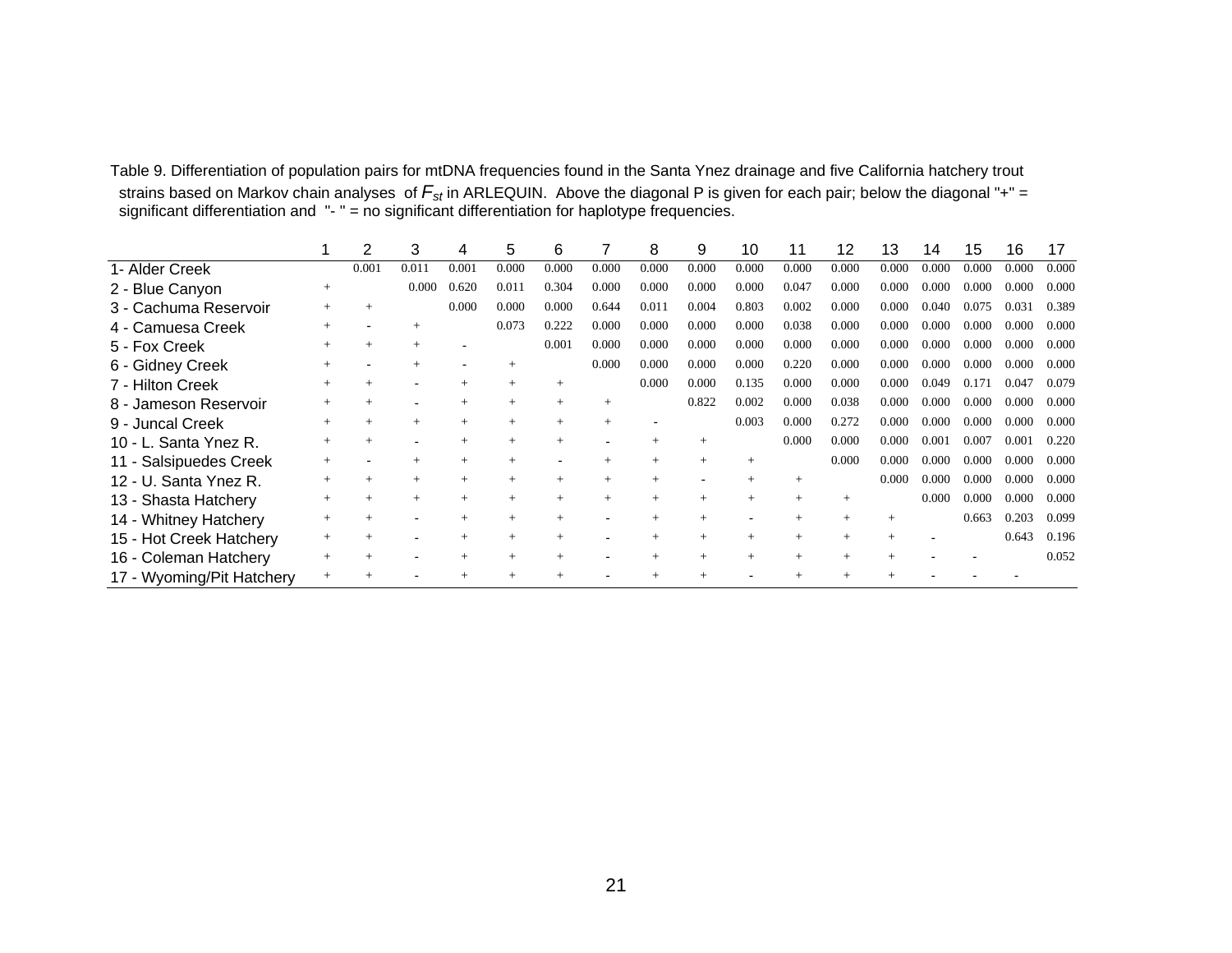The relationships among populations in the two neighbor-joining (NJ) trees are generally concordant with the exception of the Alder and Fox Creek populations. The relationship of these populations to the two population clusters differs between the mtDNA and microsatellites. This apparent discrepancy is likely due to the unique properties of the two marker types and their value in revealing historic (mtDNA) versus contemporary (microsatellites) genetic relationships. The genetic relationships revealed by the mtDNA NJ tree most likely depict the nature of population structure prior to the installation of Juncal Dam in 1930. That is, the mtDNA is less influenced by contemporary gene flow than by historic population structure. As a result, the mtDNA NJ tree reveals a genetic relationship that would be predicted under a model of isolationby-distance prior to the installation of the dam; Alder and Fox creeks are most closely related to the populations above Juncal Dam. The installation of the dam created a migration barrier. As a result, Alder and Fox creeks are now more likely influenced by gene flow with the populations below Juncal Dam. Microsatellites are more sensitive to this contemporary gene flow, and the microsatellite NJ tree reveals a genetic relationship that would be predicted given the physical barrier to gene flow. Collectively, the two marker types indicate how relationships between the upper Santa Ynez River populations have changed since the installation of Juncal Dam.

The neighbor-joining analyses of microsatellite data support significant genetic separation between the groups of populations above and below Juncal Dam (100% bootstrap support). The populations in, and geographically adjacent to, Juncal Dam may represent populations that are introgressed with hatchery fish due to historic stocking of hatchery O. mykiss in the reservoir. In contrast, fish sampled below Jameson Reservoir may be derived from a local population of resident O. mykiss that have not associated or interbred with stocked hatchery fish. Our analysis supporting isolation-by-distance (Slatkin 1993) for streams below the Jameson Reservoir also lends inferential evidence for differentiation of O. mykiss populations found in tributaries below Juncal Dam.

The populations of rainbow trout in the headwaters of the Santa Ynez River represent a putative adfluvial population of rainbow trout using the headwaters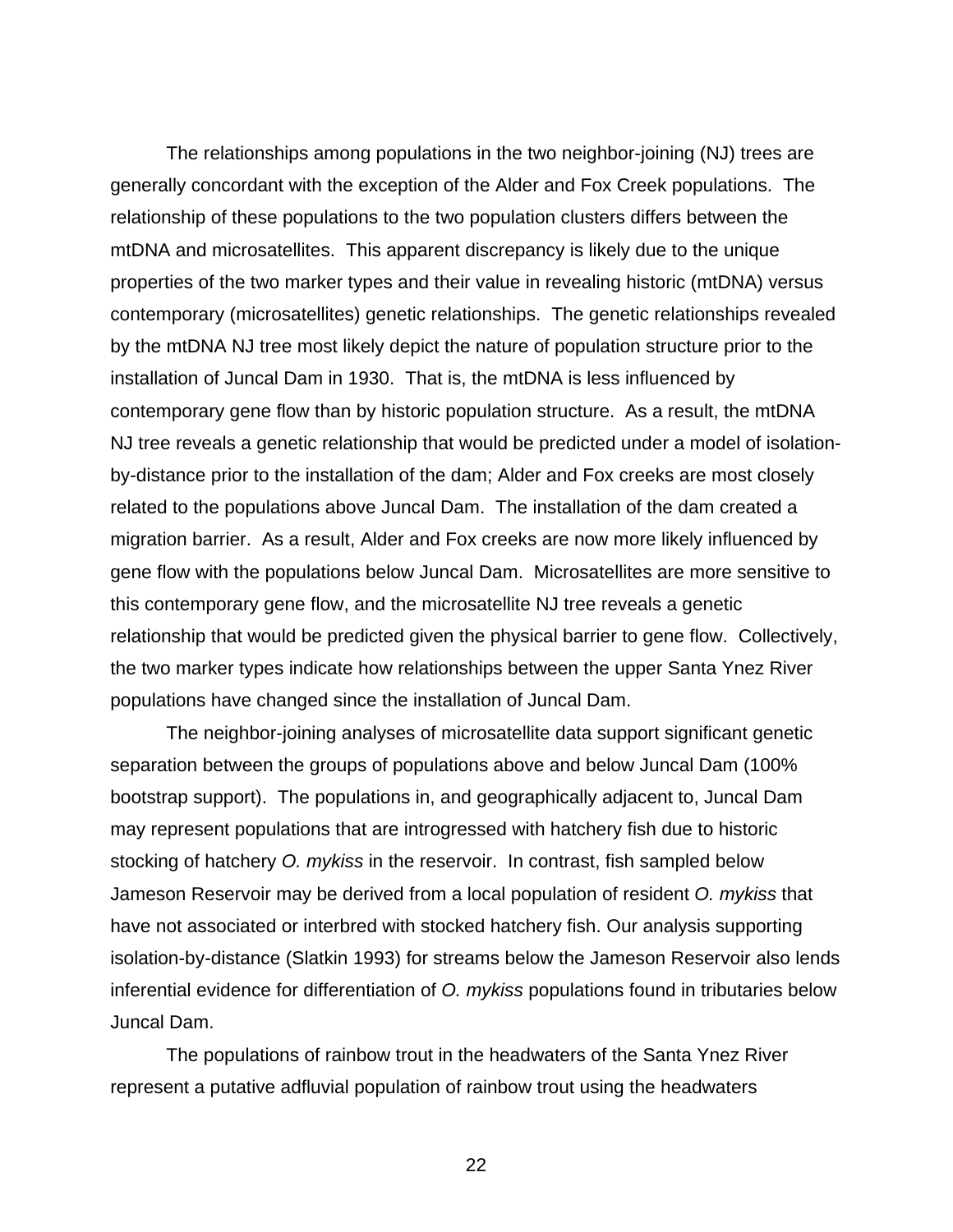tributaries to spawn and moving downstream to rear after their first year (Dr. R. Thomas, pers. comm.). Although these reported behavioral mechanisms have not yet been documented scientifically, they could conceivably contribute to the reproductive isolation found between reservoir fish and tributary-resident O. mykiss populations putatively residualized from local anadromous stocks before the construction of dams and barriers on these southern rivers. Under this hypothesis, relic populations of locally adapted fish derived from anadromous ancestors still spawn in upper headwater stream habitats that provide a behavioral isolating mechanism separating them from hatchery fish that spawn in the lower reaches of the same tributaries near the reservoir where they were stocked.

Despite significant hatchery supplementation throughout the small coastal drainages of California, only three lower basin Santa Ynez River O. mykiss populations contain haplotype frequencies that mirrored those found in hatchery strains. Based on haplotype frequency data, none of the upper Santa Ynez populations, including the fish found in Jameson Reservoir, appear to be significantly influenced by hatchery fish. Differentiation of population pairs for Santa Ynez River and hatchery fish show no significant differentiation between wild fish and at least one hatchery strain in Cachuma Reservoir, Hilton Creek, and the Lower Santa Ynez River. Based on mtDNA haplotypes two hatchery strains, Whitney and Wyoming/Pit hatchery strains, can not be differentiated from any of the above three lower Santa Ynez River populations. It is important, however, to consider the fact that most hatchery O. mykiss strains around the world were founded from wild fish taken from the upper Sacramento River in the mid-1800s. This long-term aquaculture is reflected today in the Mount Shasta Hatchery O. mykiss strain. This hatchery strain is dominated by two mtDNA haplotypes, MYS1 and MYS3. These haplotypes are found in many wild populations throughout California and fish with these haplotypes remain ambiguous as to hatchery or wild origins. Despite unique frequency differences, 24% of all fish sequenced for mtDNA from the Santa Ynez River carry one or the other haplotype (MYS1 or MYS3) common to most hatchery strains in California. There appears to be genetic similarity between landlocked populations of O. mykiss throughout California and their closely related anadromous progenitors (Nielsen 2000 & 2003; Nielsen and Fountain 1999a). Phenotypic plasticity is an important characteristic that allows O. mykiss populations to persist in the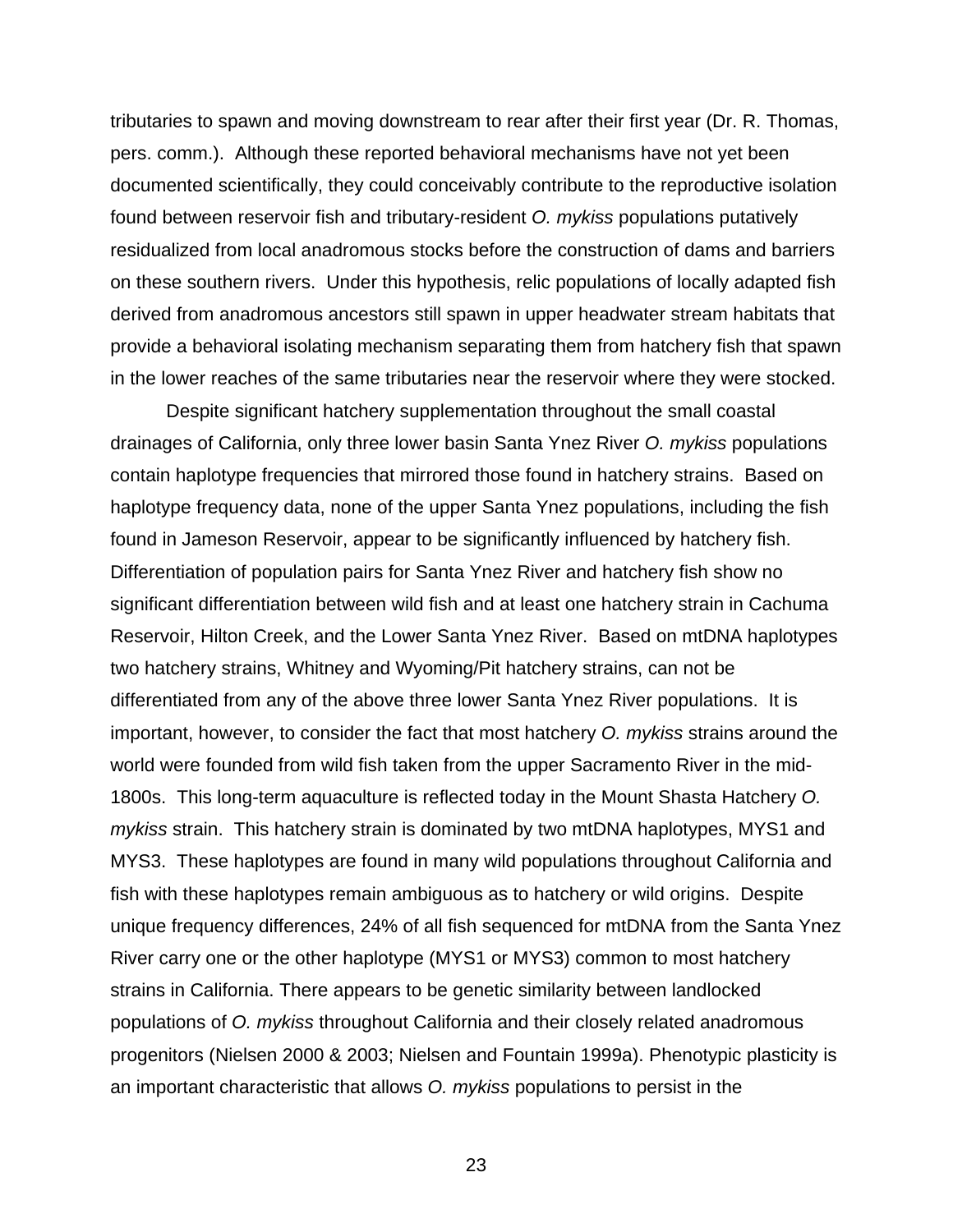heterogeneous and dynamic environment of southern California. The importance of phenotypic plasticity is ignored when protection and management is prescribed differently for sympatric resident and anadromous phenotypes. One important question is whether or not the current resident stocks that show genetic isolation above dams and barriers would, or could, contribute to increased population viability for local anadromous runs, most of which have declined to the point of listings under the U.S. Endangered Species Act.

Pascual et al. (2001) have demonstrated that the anadromous population of steelhead in Argentina was founded from introductions of from resident rainbow O. mykiss (but see also Behnke 2002). According to Behnke (2002), the diversity of ancestral life history forms found in most O. mykiss strains in husbandry today could have provided the hereditary basis for the development of a steelhead-like population in Argentina. Zimmerman and Reeves (2000) used otolith microchemistry to demonstrate that a small proportion  $(4 - 22%)$  of individuals in sympatric populations of anadromous and resident O. mykiss appear to have maternal contribution from their opposite life history type. These arguments suggest that landlocked O. mykiss, derived from anadromous populations before urban development and stream blockage, may retain significant adaptive behavior for anadromony long after access to the marine environment has been lost.

#### **References**

- Banks, M. A., M. S. Blouin, B. A. Baldwin, V. K. Rashbrook, H. A. Fitzgerald, S. M. Blankenship, and D. Hedgecock. 1999. Isolation and inheritance of novel microsatellites in chinook salmon (Oncorhynchus tshawytscha). Journal of Heredity 90: 281-288.
- Behnke, R. J. 2002. Comment: First documented case of anadromy in a population of introduced rainbow trout in Patagonia, Argentina. Trans. Am. Fish. Soc. 131: 582- 585.
- Birky Jr., C. W., T. Maruyama, and P. Fuerst. 1983. An approach to population and evolutionary genetic theory for genes in mitochondria and chloroplast, and some results. Genetics 103:513-527.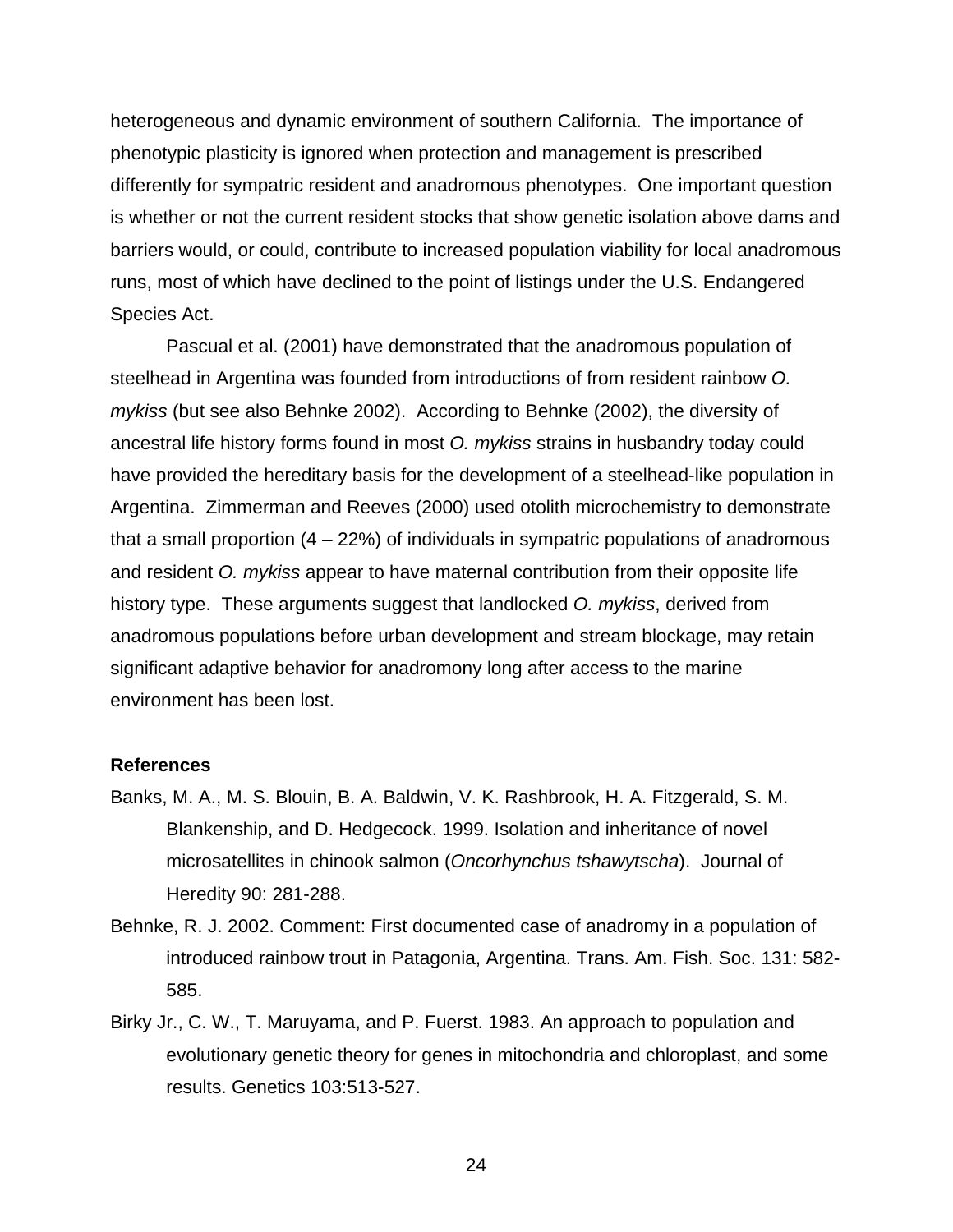- Busack, C. A. and G. A. E. Gall. 1980. Ancestry of artificial propagated California rainbow trout strains. California Fish and Game 66: 17-24.
- Campton, D. E. 1995. Genetic effects of hatchery fish on wild populations of Pacific salmon and steelhead: what do we really know? In: Schramm, H. L and Piper, R. G. (eds.) Uses and Effects of Cultured Fishes in Aquatic Ecosystems. American Fisheries Society Symposium Number 15, Bethesda, MD, pp. 337-353.
- Cavalli-Sforza, L. L. and A. W. F. Edwards, 1967. Phylogenetic analysis: models and estimation procedures. Evolution 32: 550-570.
- Felsenstein, J. 1985. Confidence limits on phylogenies: an approach using bootstrap. Evolution 39: 783-791.
- Felsenstein, J., 1993. PHYLIP (Phylogeny Inference Package), version 3.57c. Department of genetics, University of Washington. Box 357360, Seattle, WA. 98105, U.S.A.
- Gall, G. A. E., B. Bentley and R. C. Nuzum. 1990. Genetic isolation of steelhead rainbow trout in Kaiser and Redwood creeks, California. California Fish and Game 76:216-223.
- Heath, D. D., S. Pollard and C. Herbinger. 2001. Genetic structure and relationships among steelhead trout (Oncorhynchus mykiss) populations in British Columbia. Heredity 86: 618-627.
- Kingsolver, J. G. and R. B. Huey 1998. Evolutionary analysis of morphological and physiological plasticity in thermally variable environments. A. Zool. 38: 545-560.
- Moran, N. A. 1992. The evolutionary maintenance of alternative phenotypes. Am. Nat. 139: 971-989.
- Morris, D. B., K. R. Richard, J. M. Wright (1996). Microsatellites from rainbow trout (Oncorhynchus mykiss) and their use for genetic study of salmonids. Canadian Journal Fisheries Aquatic Sciences 53: 120-126.
- Nielsen, J. L. 1996a. Using mitochondrial and nuclear DNA to separate hatchery and wild stocks of rainbow trout. Pages 139-147 in: E. M. Donaldson and D. D. MacKinly (eds.) Aquaculture Biotechnology Symposium Proceedings, International Congress on the Biology of Fishes, San Francisco State University, July 14-18, 1996.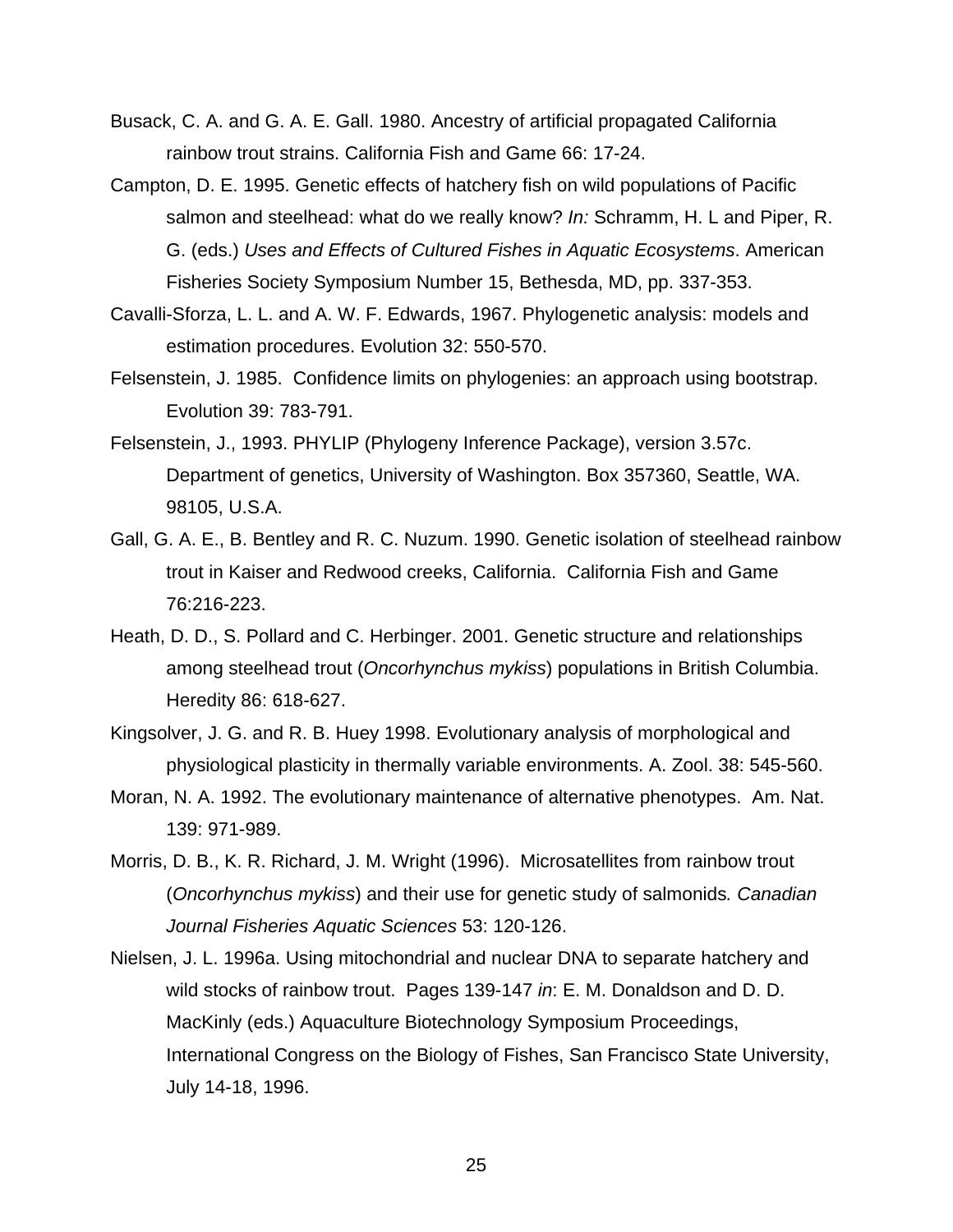- Nielsen, J. L. 1996b. Molecular genetics of rainbow trout (Oncorhynchus mykiss) and California roach (Hesperoleucus symmetricus) in the vicinity of Iron Mountain, California. Final Technical Report submitted to EPA, Northern California region, November 4, 1996.
- Nielsen, J. L. 1998. Molecular genetic population structure in steelhead/rainbow trout (Oncorhynchus mykiss) from the Santa Ynez River, 1994-1997. Final Technical Report submitted to ENTRIX, Walnut Creek, CA November 20, 1998. 32pp.
- Nielsen, J. L. 1999. The evolutionary history of steelhead (Oncorhynchus mykiss) along the US Pacific Coast: developing a conservation strategy using genetic diversity. ICES Journal of Marine Science 56: 449-458.
- Nielsen, J. L. 2000a. Microsatellite analyses of San Francisquito Creek rainbow trout. Technical Report submitted to the Center for Conservation, Stanford University, Stanford, CA, January 12, 2000.
- Nielsen, J. L. 2000b. Variation in mtDNA and nuclear microsatellite DNA markers from San Gabriel Creek rainbow trout. Final Technical Report submitted to Federation of Fly Fishers, Southwest Council and California Trout, October 11, 2000.
- Nielsen, J. L. 2003. Population genetic structure of Alameda Creek rainbow/steelhead trout – 2002. Final Technical report submitted to Hagar Environmental Science, Richmond, CA January 3, 2003. 18pp.
- Nielsen, J. L. and M. C. Fountain. 1999a. Variation in mtDNA and nuclear microsatellite DNA markers in Pinole Creek trout. Final Technical Report submitted to East Bay Municipal Utilities District, Oakland, CA March 19, 1999. 28pp.
- Nielsen, J. L. and M. C. Fountain. 1999b. Microsatellite analyses of Alameda Creek rainbow/steelhead trout. Technical Report submitted to Applied Marine Sciences, Inc. Livermore, CA. October 7, 1999.
- Nielsen, J. L. and G. K. Sage. 2001. Microsatellite analyses of the trout of northwest Mexico. Genetica 111: 269-278.
- Nielsen, J. L. and G. K. Sage. 2002. Microsatellite and mtDNA analyses of San Mateo Creek trout, 2001. Final technical Report submitted to U.S. Marines, DOD, Camp Pendleton, CA. January 17, 2002. 16pp.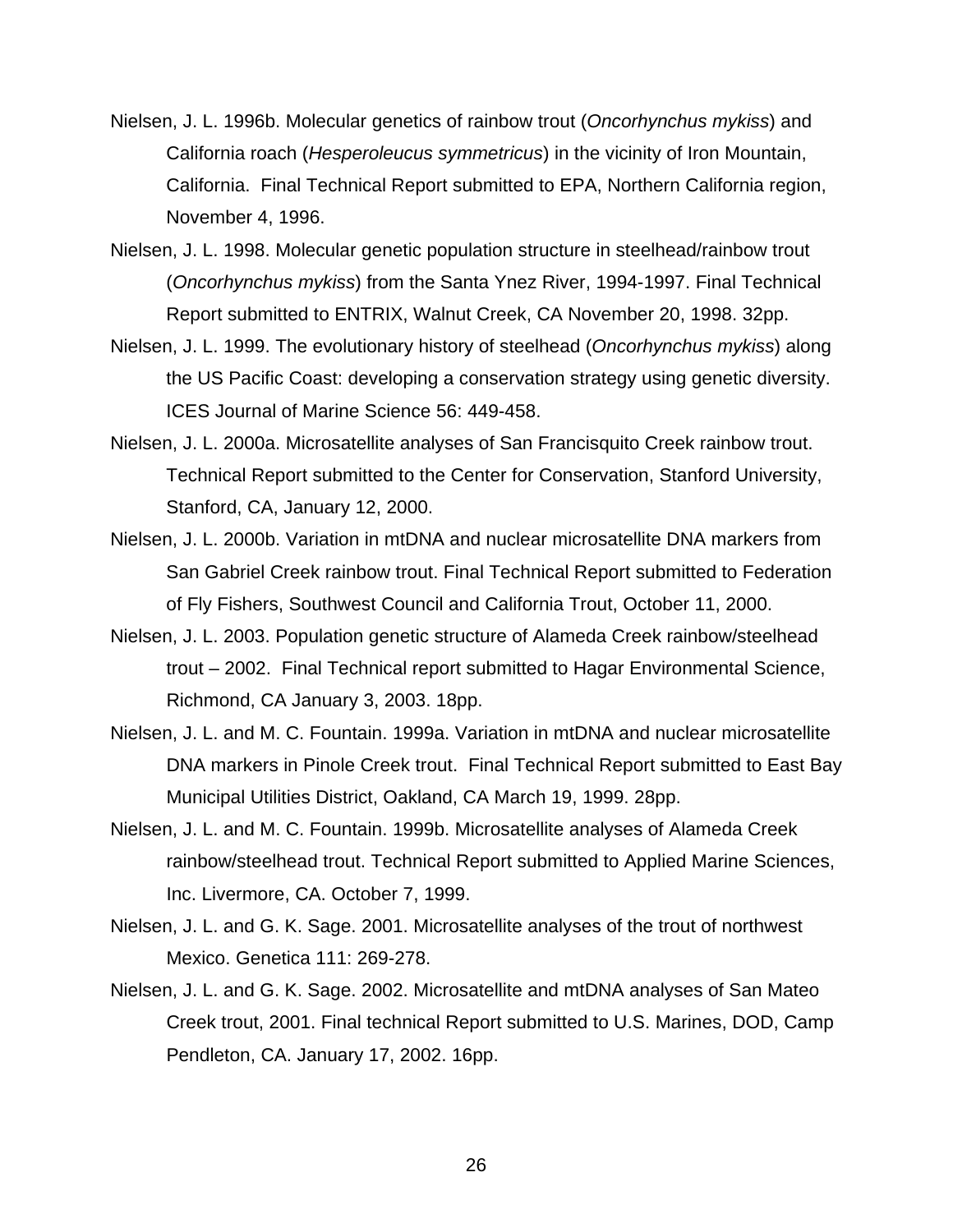- Nielsen, J. L., C. A. Gan, W. K. Thomas. 1994a. Differences in genetic diversity for mtDNA between hatchery and wild populations of Oncorhynchus. Can. J. Fish. Aquat. Sci. 51(Suppl.1): 290-297.
- Nielsen, J. L., C. A. Gan, J. M. Wright and W. K. Thomas. 1994b. Biogeographic distributions of mitochondrial and nuclear markers for southern steelhead. Molecular Marine Biology and Biotechnology 3: 281-293.
- Nielsen, J. L., C. Carpanzano, M. C. Fountain and C. A. Gan. 1997a. Mitochondrial DNA and nuclear microsatellite diversity in hatchery and wild Oncorhynchus mykiss from freshwater habitats in southern California. Transactions of the American Fisheries Society 126: 397-417.
- Nielsen, J. L., M. C. Fountain & J. M. Wright, 1997b. Biogeographic analysis of Pacific trout (Oncorhynchus mykiss) in California and Mexico based on mtDNA and nuclear microsatellites, pp. 53-73 in Molecular Systematics of Fishes, edited by T. Kocher & C.A. Stepien, Academic Press, San Diego, CA.
- Nielsen, J. L., M. C. Fountain. J. C. Favela, K. Cobble, and B. L. Jensen. 1998. Oncorhynchus at the southern extent of their range: a study of mtDNA controlregion sequence with special reference to an undescribed subspecies of O. mykiss from Mexico. Envir. Biol. Fish. 51: 7-23.
- Nielsen, J. L., E. L. Heine, C. A. Gan and M. C. Fountain. 2000. Molecular analysis of population genetic structure and recolonization of rainbow trout following the Cantara spill. California Fish and Game 86(1): 21-40.
- Nielsen, J. L., T. Waicek, C. Zimmerman 2003 (Submitted). Genetic population structure in rainbow trout in the Matilija River drainage 1994 - 2002. Technical Report submitted to R. Reisenbichler, USGS Northwest Fisheries Science Center, Seattle, WA.
- O'Connell, M., R. G. Danzmann, J.-M. Cornuet, J. M. Wright and M. M. Ferguson. 1997. Differentiation of rainbow trout (Oncorhynchus mykiss) populations in Lake Ontario and the evaluation of the stepwise mutation and infinite allele mutation models using microsatellite variability. Can. J. Fish. Aquat. Sci. 54: 1391-1399.
- Olsen, J. B., P. Bentzen and J. E. Seeb. 1998. Characterization of seven microsatellite loci derived from pink salmon. Mol. Ecol. 7: 1087-1089.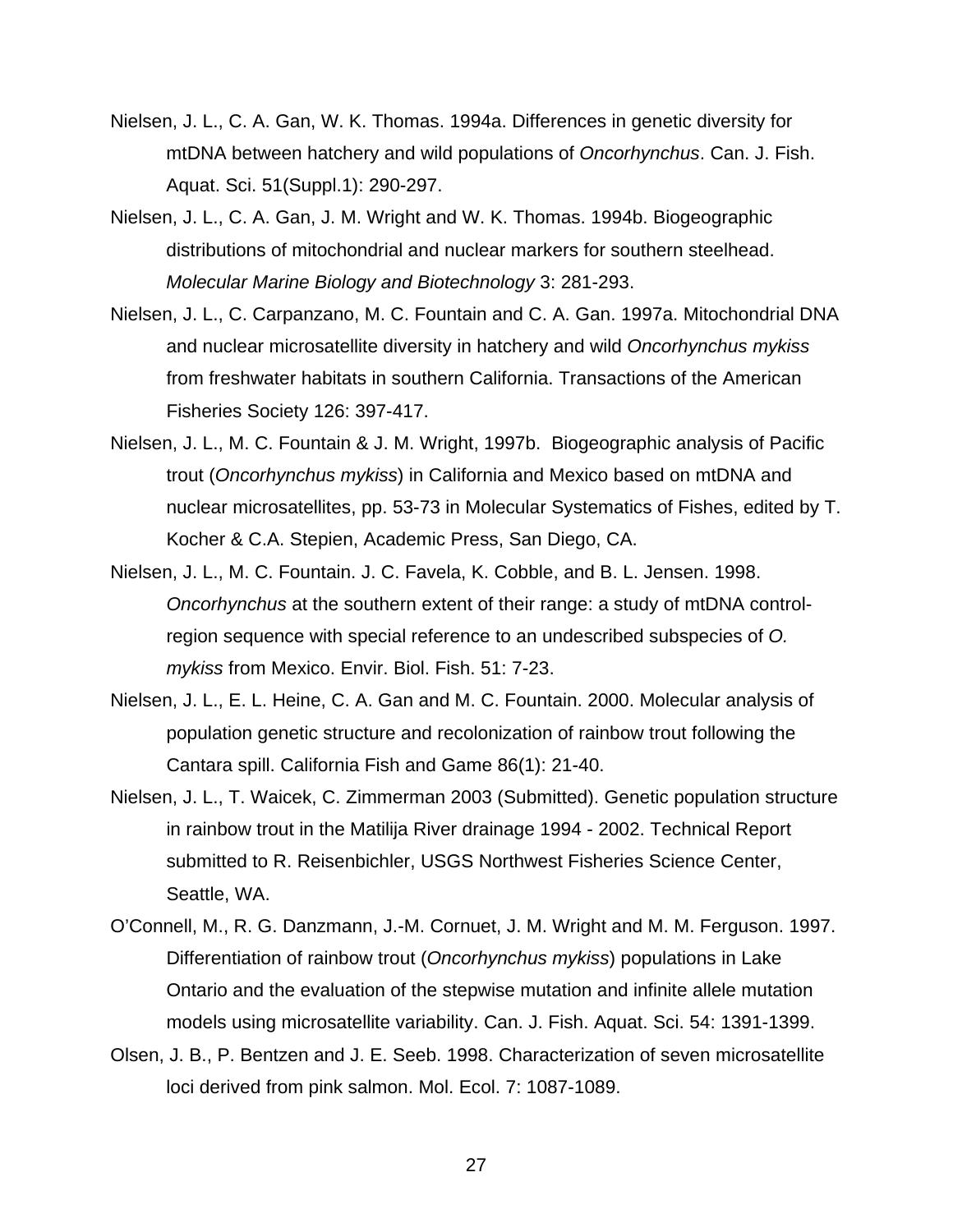- Pascual, M., P. Bentzen, C. R. Rossi, G. Mackey, M. T. Kinnison and R. Walker. 2001. First documented case of anadromy in a population of introduced rainbow trout in Patagonia, Argentina. Trans. Am. Fish. Soc. 130: 53-67.
- Raymond, M. and F. Rousset (1997). GENEPOP version 3.1a, August 1997. Univ. Montpellier II, 34095 Montpellier cedex 05, France (available through anonymous login at ftp.cefe.cnrs-mop.fr or e-mail Raymond@isem.univ-montp2.fr), 30 pp.
- Reisenbichler, R. R. and J. D. McIntyre. 1977. Genetic differences in growth and survival of juvenile and wild steelhead, Salmo gairdneri. Journal of the Fisheries Research Board of Canada 34: 123-128.
- Rice, W. R, 1989. Analyzing tables of statistical tests. Evolution 43: 223-225.
- Rybock, J. T., H. F. Horton and J. L. Fessler. 1975. The use of otoliths to separate juvenile steelhead trout from juvenile rainbow trout. U. S. National Marine Fisheries Service Fishery Bulletin 73: 654-659.
- Scheiner, S. M. 1998. The genetics of phenotype plasticity. VII. Evolution in a spatially structured environment. J. Evol. Biol. 11: 303-320.
- Schneider S., D. Roessli, and L. Excoffier 2000. ARLEQUIN version 2.0: A software for population genetics data analysis. Genetics and Biometry Laboratory, Dept. of Anthropology and Ecology, University of Geneva, CP 511, 1211 Geneva 24, Switzerland.
- Schneider S., J.-M. Kueffer, D. Roessli and L. Excoffier. 1997. ARLEQUIN: An exploratory population genetics software environment. Available: http://anthropologie.unige.ch/arlequin.
- Scribner, K. T., J. R. Gust, R. L. Fields. 1996. Isolation and characterization of novel microsatellite loci: cross-species amplification and population genetic applications. Canadian Journal of Fisheries and Aquatic Sciences 53: 685-693.
- Shapovalov, , L. and A. C. Taft. 1954. The life histories of the steelhead rainbow trout (Salmo gairdneri gairdneri) and silver salmon (Oncorhynchus kisutch) with special reference to Waddell Creek, California and recommendations for their management. State of California Department of Fish and Game Fish Bulletin No. 98.